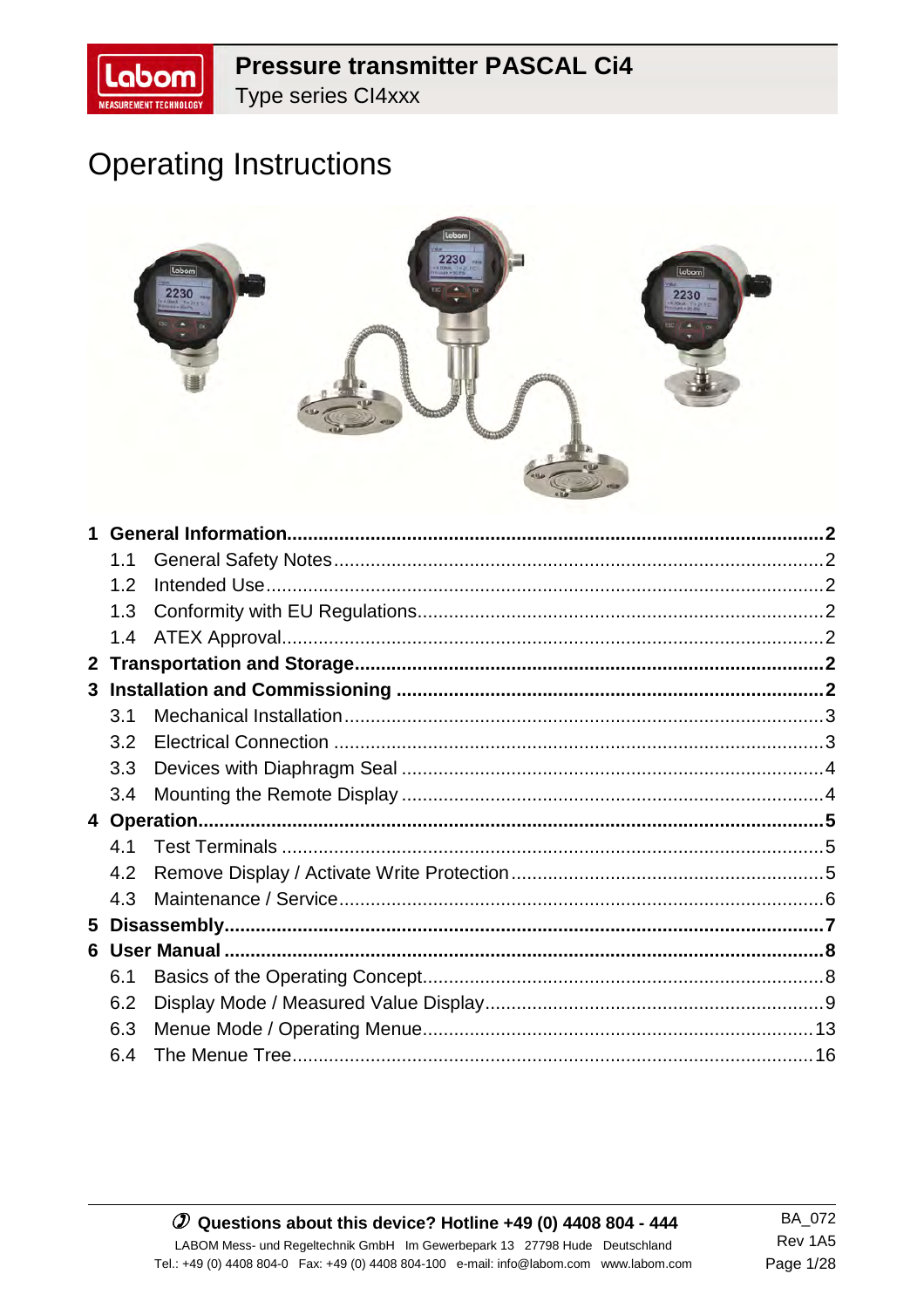#### **1 General Information**

This document contains necessary information for the proper installation and use of this device. In addition to this instruction, be sure to observe all statutory requirements, applicable standards, the additional technical specifications on the accompanying data sheet (see www.labom.com) as well as the specifications indicated on the type plate.

#### **1.1 General Safety Notes**

The installation, set up, service or disassembly of this device must only be done by trained, qualified personnel using suitable equipment and authorized to do so.

### **Warning**

Media can escape if unsuitable devices are used or if the installation is not correct.

Danger of severe injury or damage

> Ensure that the device is suitable for the process and undamaged.

#### **1.2 Intended Use**

The device is intended to measure pressure of gases, vapors and liquids as specified in the data sheet.

#### **1.3 Conformity with EU Regulations**

The CE-marking on the device certifies its compliance with the applicable EU Directives for placing products on the market within the European Union.

The following guidelines apply to these devices:

| <b>ATEX Directive</b> | 94/9/EC     |
|-----------------------|-------------|
| <b>EMC Directive</b>  | 2004/108/EC |
| <b>PED Directive</b>  | 97/23/EC    |

You find the complete EC Declaration of Conformity (document no. KE\_042) at www.labom.com.

#### **1.4 ATEX Approval**

If you purchased a device with ATEX approval, please refer to the accompanying document XA\_010 or XA\_011 for ATEX-relevant information.

#### **2 Transportation and Storage**

Store and transport the device only under clean and dry conditions preferably in the original packaging. Avoid exposure to shocks and excessive vibrations.

Permissible storage temperature: -40...80 °C

#### **3 Installation and Commissioning**

Ensure that the device is suitable for the intended application with respect to pressure range, overpressure limit, media compatibility, temperature range and process connection.

After the mechanical installation and electrical connection is completed, the device is ready for operation as soon as the power supply is switched on.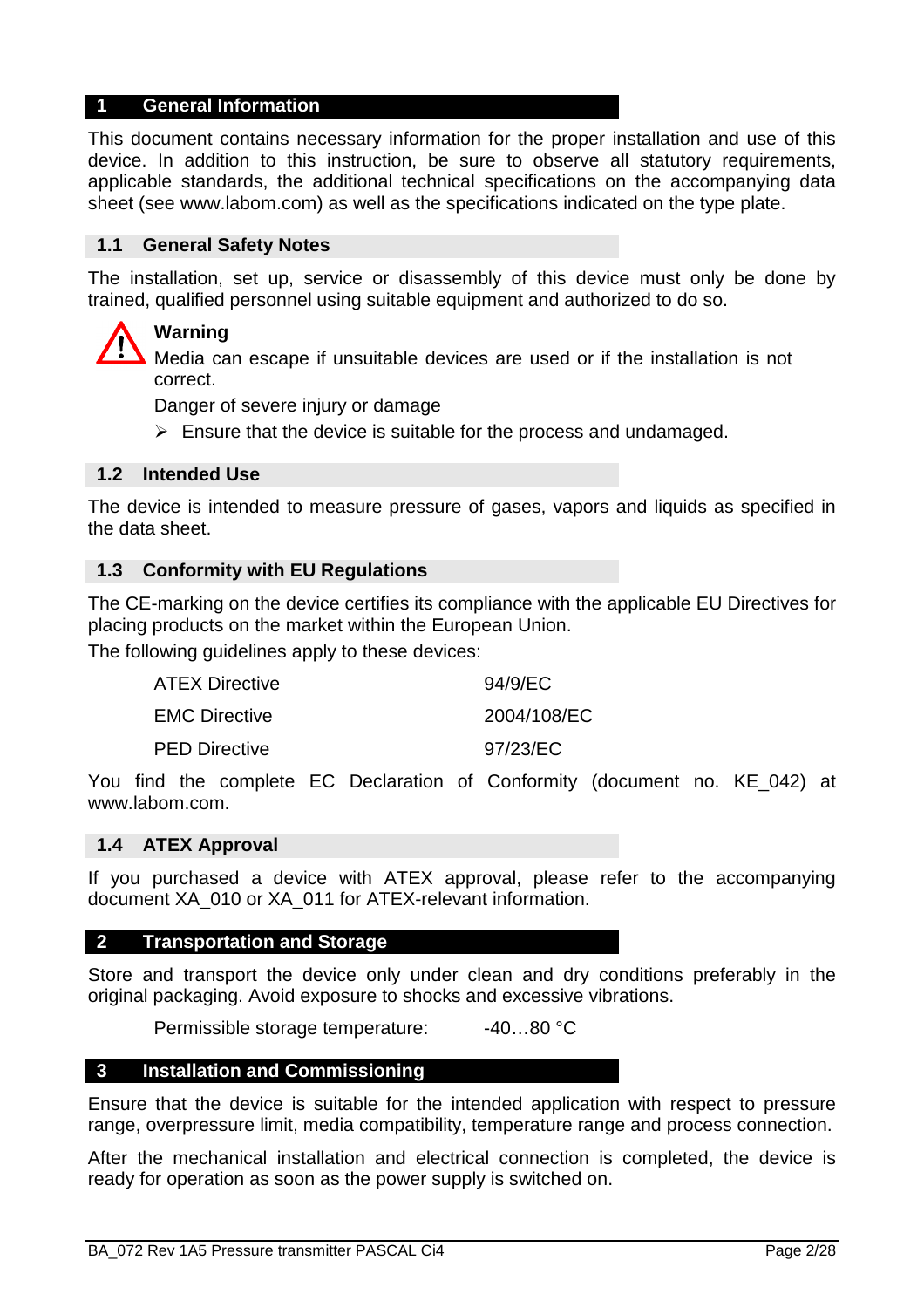## **3.1 Mechanical Installation**

Use gaskets, if required, that are suitable for the process connection and resistant to the media.

Before starting operation, check the process connection carefully for leaks under pressure.

You can use the device in any mounting position. Normally the transmitter is adjusted for a vertical mounting position. A different mounting position in combination with a small nominal range might cause a zero point offset. In this case a zero point adjustment might be necessary.

## **3.2 Electrical Connection**

Complete the mechanical installation before you connect the device electrically. Set up all electrical connections while the voltage supply is switched off.

> Output (2-wire) 4...20 mA (20...4 mA) Permissible supply voltage  $U_V = 12...30$  VDC Permissible load  $R_B \leq (U_V - 12 V) / 22 mA$



Bild 1: Options for the electrical connection

Observe the following points regarding for electrical connections via cable gland and terminal block:

- − Do not forget to tighten the cable gland after the electrical connection is finalised.
- − Press down the spring of spring-operated terminals as far as possible, e.g. with a screwdriver, before you insert the cable. Otherwise a safe electrical connection cannot be ensured.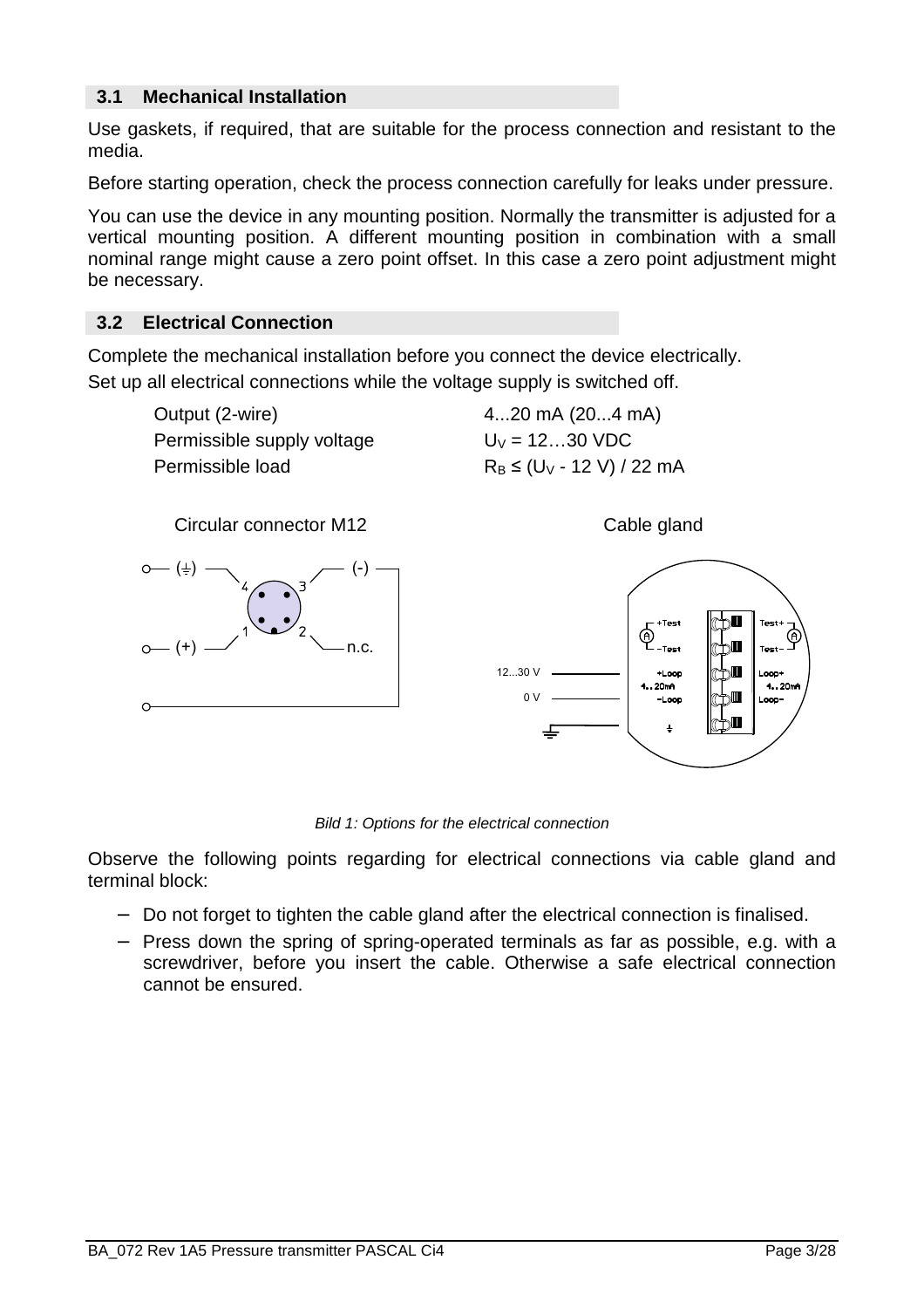## **3.3 Devices with Diaphragm Seal**

Remove the protective cap or protective wrapping from the diaphragm only just before installation to prevent contamination or damage.

The diaphragm must not be touched. Do not place the device on its diaphragm. Even small scratches or deformations may negatively influence the zero point or other characteristics of the device.

Pressure transmitter and diaphragm seal are a closed system that must not be separated.

You can find further information about diaphragm seals in the document TA\_031 on www.labom.com.

## **3.4 Mounting the Remote Display**

Optionally you can mount the display and control unit up to 10 m away from the measuring point in an additional housing. The back plate of the housing is universally suitable for wall mounting or pipe mounting for pipe diameters from 30 – 64 mm. For pipe mounting, you can order the corresponding U-bolts from LABOM.

For best EMC protection, only use the included cable.

If you ordered the remote display together with the device, the assembly has been completed in the factory. You only need to route the cable and mount the housing with the remote display.

If you have received the remote display as a retrofit kit, proceed as follows:

- 1. Unmount the front cover and the display unit from the PASCAL Ci4 (see 4.2).
- 2. Replace them with the adapter piece (round part with M12 socket) and front cover, which were screwed onto the remote display housing for shipment. Do not forget to connect the cable on the back with the display connector on the CPU module.
- 3. The cable may be shortened to on-site requirements. Colour codes on the terminals indicate which wire should be connected to which terminal (see Figure 2).
- 4. Mount the remote display housing using the mounting holes to a wall, a pipe or another suitable location.
- 5. Plug the M12 connector of the cable into the socket of the adapter piece.
- 6. Now connect the cable on the display module with the corresponding connector on the terminal board in the remote housing and insert the display module in the same manner as for the device itself (see 4.2).
- 7. The last step is to close the remote housing with the display cover that was previously on the device.



Figure 2: Connection of the remote display housing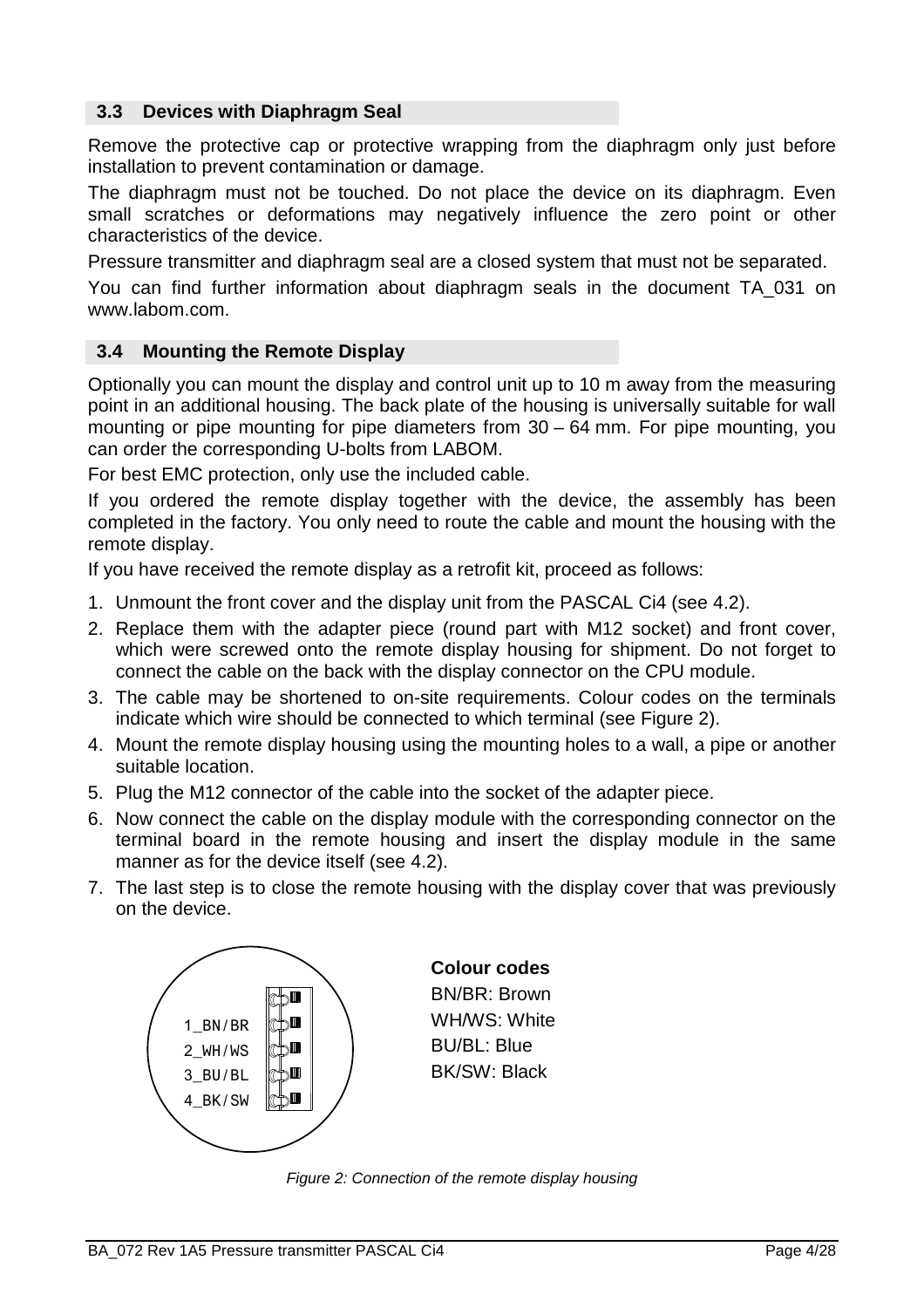This modification can be performed during operation. We do recommend, however, to switch off the device during the modification.



Figure 3: Remote display and control unit after installation

### **4 Operation**

During operation, take care that the device remains within its intended pressure and temperature ranges. No other monitoring is necessary.

Permissibe ambient temperature: -40...80 °C

### **4.1 Test Terminals**

You can check the output current without interrupting the current loop, using the test terminals on the terminal board. When you connect a current meter to the "+Test" and "- Test" terminals, the current is automatically routed through it.



Figure 4: Current measurement during operation using test terminals

# **4.2 Remove Display / Activate Write Protection**

Using the DIP switch in the device, you can disable changes to the configuration via the display or via HART.

To activate the write protection, you must first remove the display module. Proceed as follows:

- − Unscrew the front cover
- − Turn the display module 20° counterclockwise
- − Lift off the display module carefully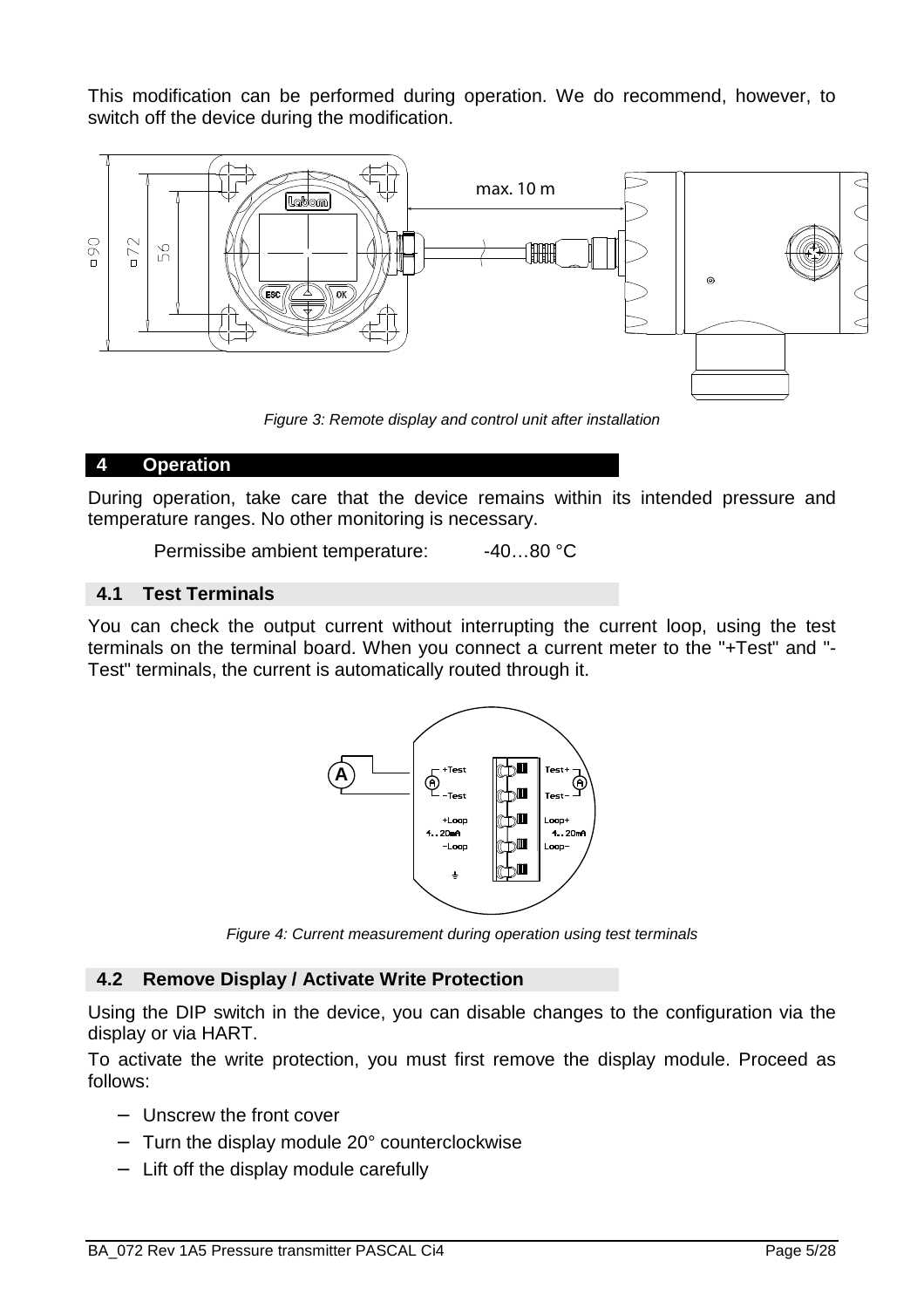

Figure 5: Removing the display

After removing the display module you can reach the DIP switch on the CPU module. The write protection is active when the DIP switch is in the "ON" position.



Figure 6: Write protection via slide switch in the device

Re-mount the display module in the reverse order.

# **4.3 Maintenance / Service**

When properly installed in accordance with applicable specifications, this device is maintenance-free. However, we recommend an annual recalibration of the device.

In case of damage or defects, the customer can replace the following elements:

- − Display module
- − Cable glands (if applicable)

For defects to other components, repairs must be performed in the factory.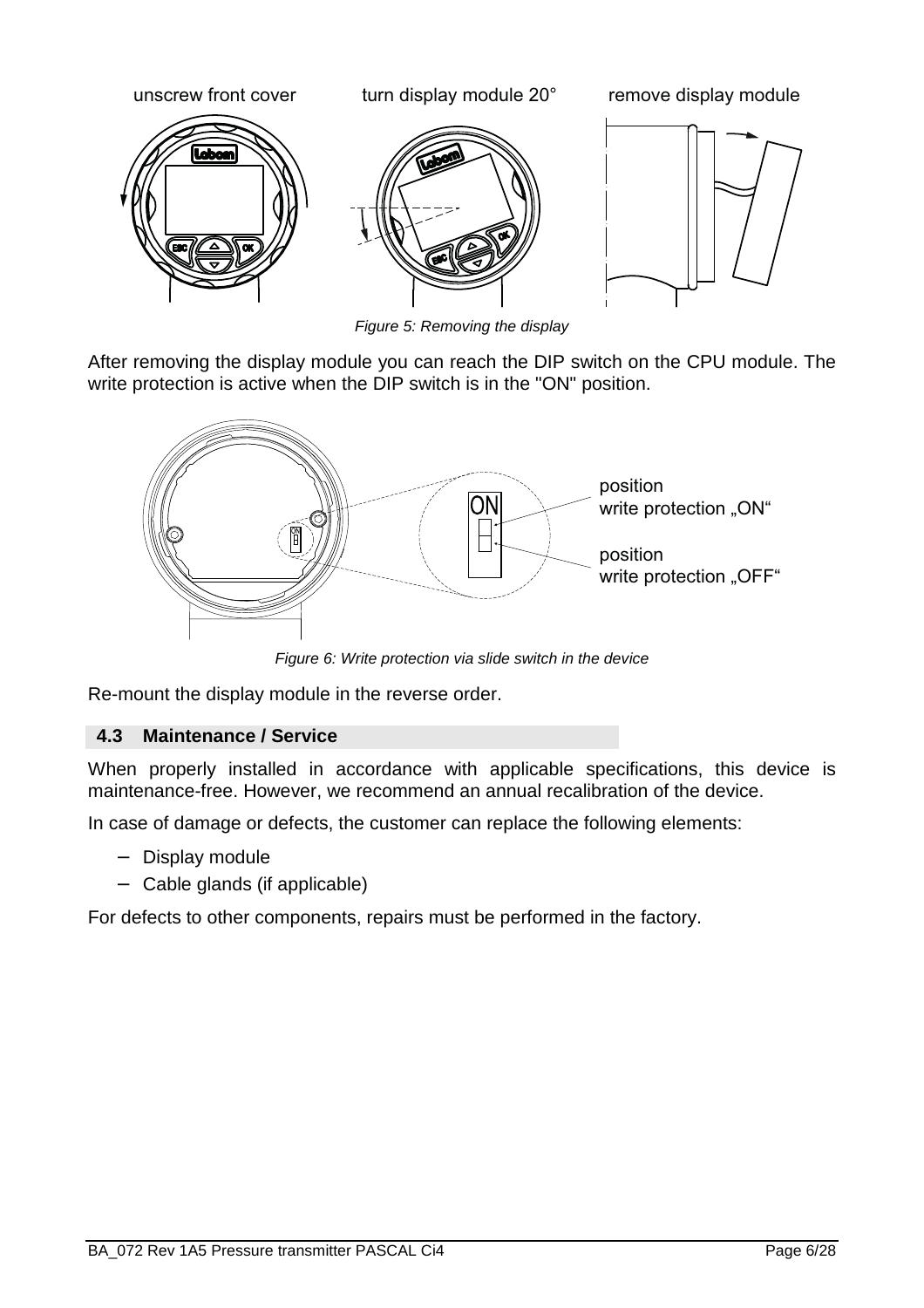### **5 Disassembly**

When measuring hot media, make sure that the device has cooled down prior to any dismounting or wear appropriate protective clothing to avoid burns.

Switch off the power supply to the device before disconnecting the electrical connections. Once this is done, the device may be mechanically removed.



# **Warning**

Opening pressurized lines might cause severe injuries.

Danger of severe injuries or damage

> Relieve the process pressure before attempting to remove the device. Shut off the pressure supply for all feed lines to the device and relieve the pressure in them.



# **Warning**

Hazardous deposits and residues might remain on opened process connections and removed devices.

Danger of injury

> After the device has been removed, seal off the measuring point and mark the open process connection accordingly. Consider a possible danger due to residues when handling the removed device.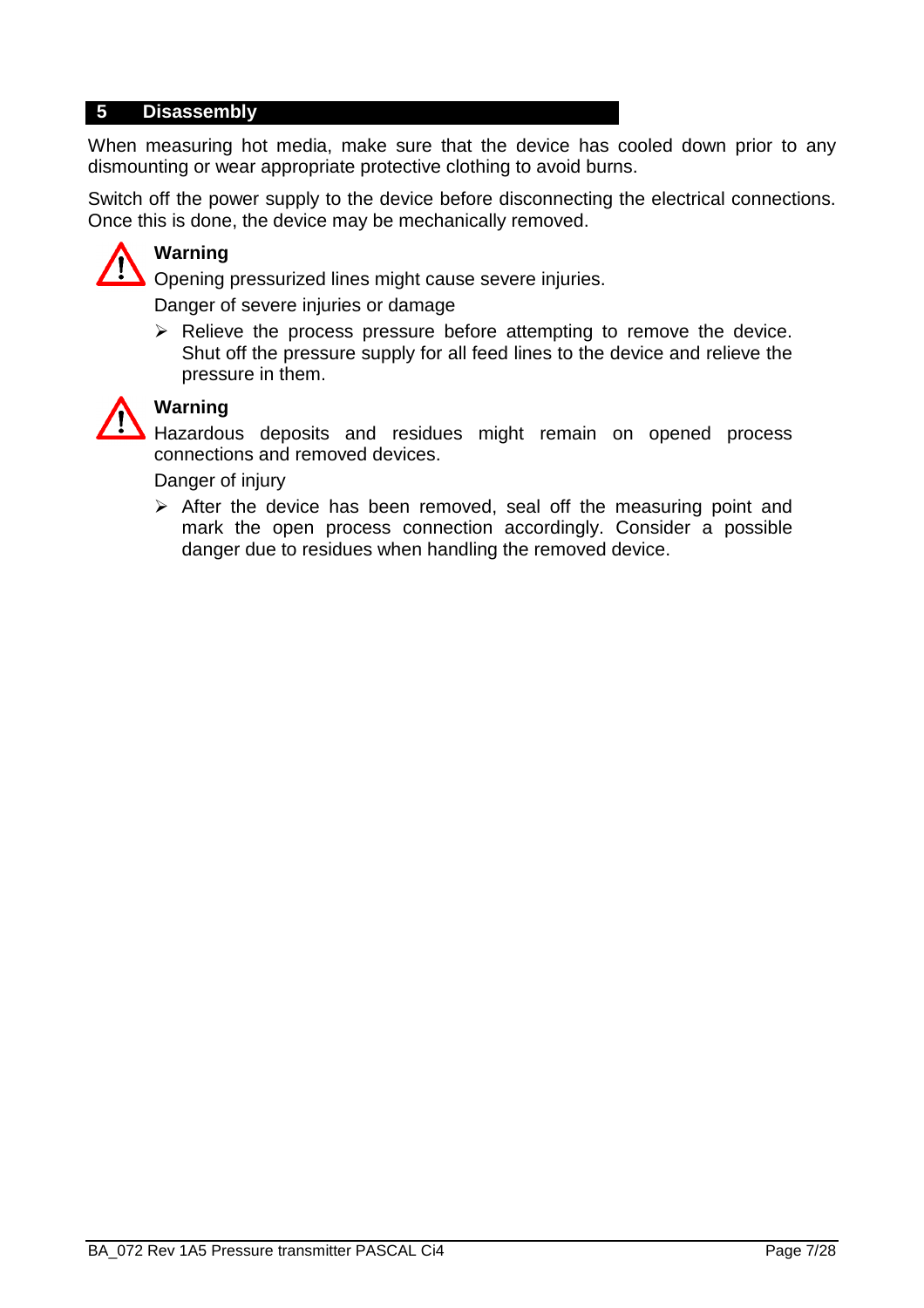## **6 User Manual**

The device can be configured via the display module as well as the HART protocol. The following pages describe operation and configuration of the device using the display module.

An overview of the menue structure can be found on the last page of this document.

#### **6.1 Basics of the Operating Concept**

The display module consists of a dot-matrix display with 80x120 pixels as well as a 4-button control panel.

The four buttons below the display allow an intuitive operation of the device. The general functionality of the buttons is identical in all operating modes.



Figure 7: Control elements

If you press and hold the up or down button, it will automatically be triggered multiple times. This allows to easily navigate through longer selection lists. If you press and hold the ESC button, you always return to the measured value display.

| <b>Button</b> | <b>Function</b>                             |
|---------------|---------------------------------------------|
|               | Select function, increase/decrease value    |
| OK            | Confirm selected function or selected value |
| <b>ESC</b>    | Cancel action                               |
| ESC long      | Return to measured value display            |

Table 1: General button functions

The structure of the display is the same in every operating mode. The display area is divided into four zones:

- − Header
- − Icon indicating device status
- − Data area
- − Bar graph related to the currently measured value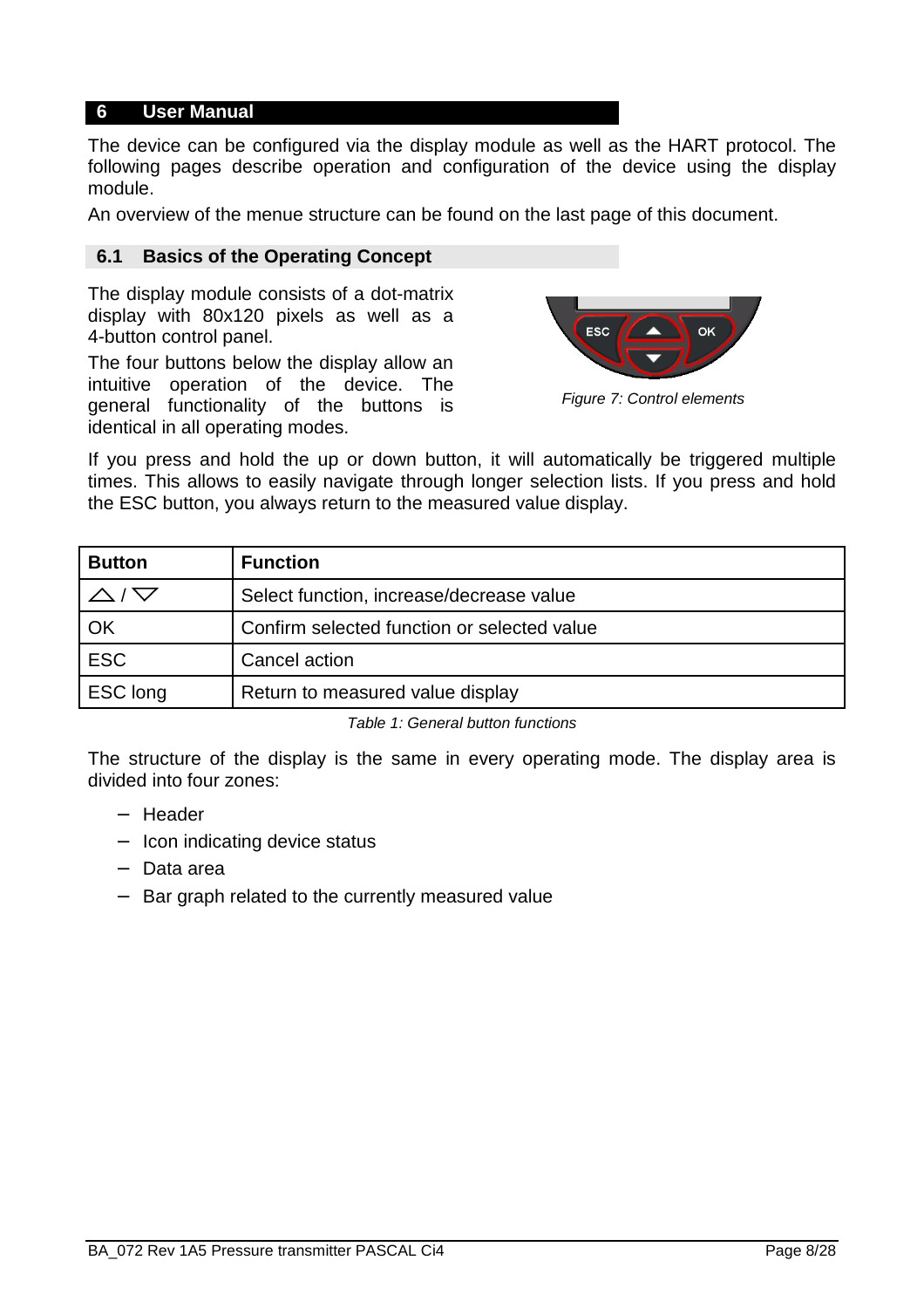

Figure 8: Display Structure

The icon for the device status (see 6.2.3) as well as the bar graph is displayed in each operating mode. The bar graph always shows the measured pressure value in per cent of the pre-set measuring range. The contents of the header and the data area depend on the operating mode:

Display of measured value

- − Header: Icon description, if applicable. Otherwise "Value"
- − Data area: Measured values and parameters according to the selected display mode (see 6.2.4)

Display of device data (see 6.2.1)

- − Header: Title for the displayed device data
- − Data area: Device data

Operating menue

- − Header: Selected menue item
- − Data area: Submenue or dialogue during setting procedure

### **6.2 Display Mode / Measured Value Display**

After applying the supply voltage and completion of the initialisation, the device switches to the display mode. In the display, the currently measured value is shown.

If the measured value is larger than the displayable number due to setting a fixed decimal point, the largest displayable number is shown flashing.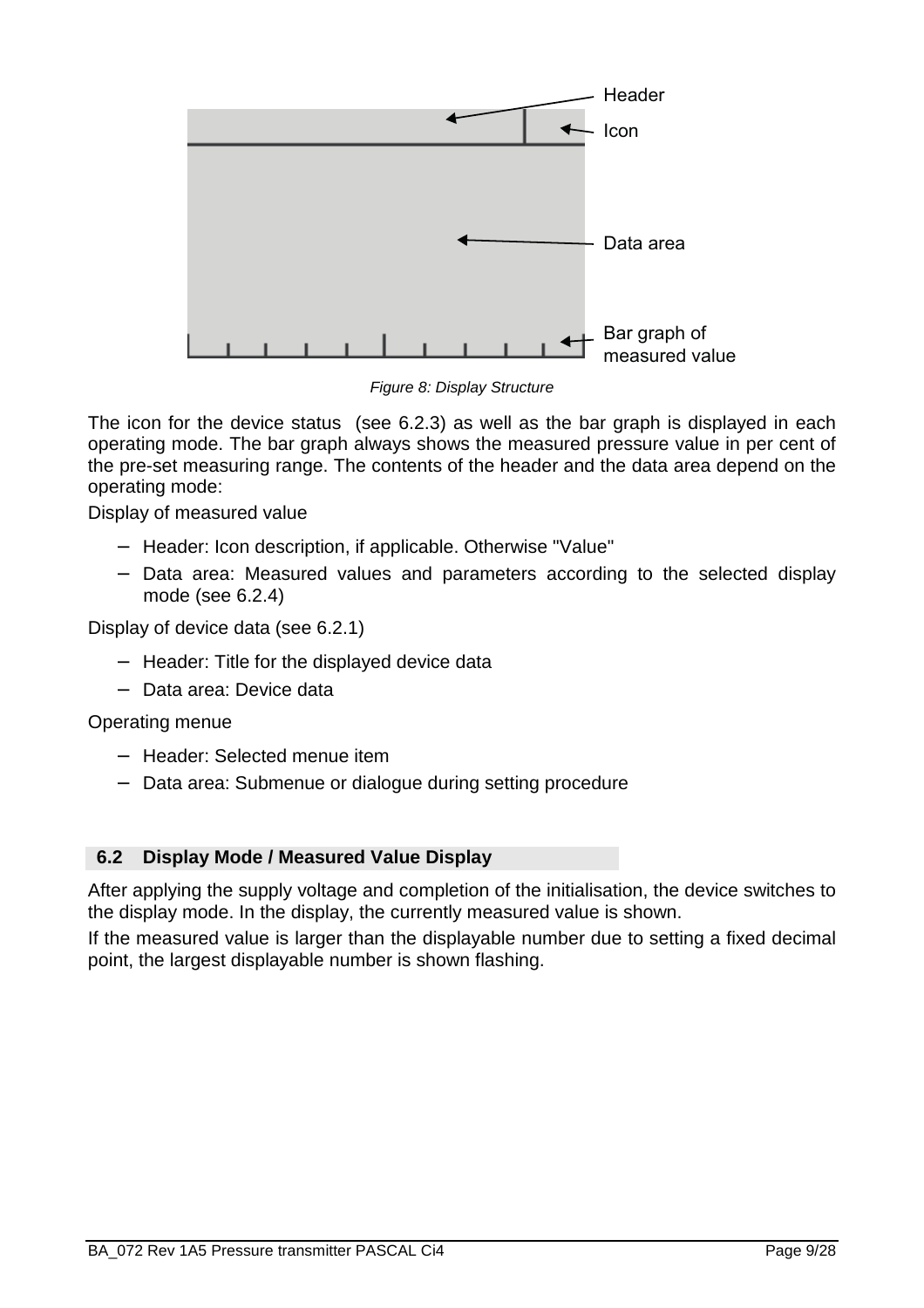# **6.2.1 Quick Access to Device Data**

You can access a number of device parameters directly from the measured value display using the  $\triangle$  /  $\nabla$ -buttons. This allows a quick overview of the device configuration.

With the  $\triangle$ -button you can display variable data (trailing pointers and counters), with the  $\nabla$ -button static information such as configuration data.

From any screen of the device data, you can enter the operating menue with OK and go back to the measured value display by pressing ESC.

The sequence of the screens with device data is as follows:

- − Counter (operating hour counter, maintenance timer)
- −  $\triangle$  Trailing pointer (pressure and sensor temperature)
- − ----- Measured value display (starting point) ---
- − Pressure measurement (rel/abs, nominal range, measuring range, damping)
- − Current output (characteristic curve, alarm current, limits)
- − HART data (address, tag, descriptor, date)
- − Device identification (device ID, order number, serial number)
- − Module information (hardware and software versions, serial numbers)

### **6.2.2 Locking the Menue**

You can lock the menue with a key combination at the device. Press and hold the ESCkey and press then OK to activate the menue lock. You can still access the device data but the menue is now locked.

An active menue lock is indicated by the header text ..Menue locked" in combination with the lock icon.

Use the same key combination to unlock the menu again. The menu cannot be unlocked with the key combination if the hardware DIP-switch is aktivated.

| <b>Button</b>          | <b>Function</b>                           |
|------------------------|-------------------------------------------|
| $\triangle$ / $\nabla$ | Scroll through the pages with device data |
| OK                     | Go to the operating menue                 |
| <b>ESC</b>             | Return to measured value display          |
|                        | ESC+OK   Activate / deactivate menue lock |

Table 2: Button functions in display mode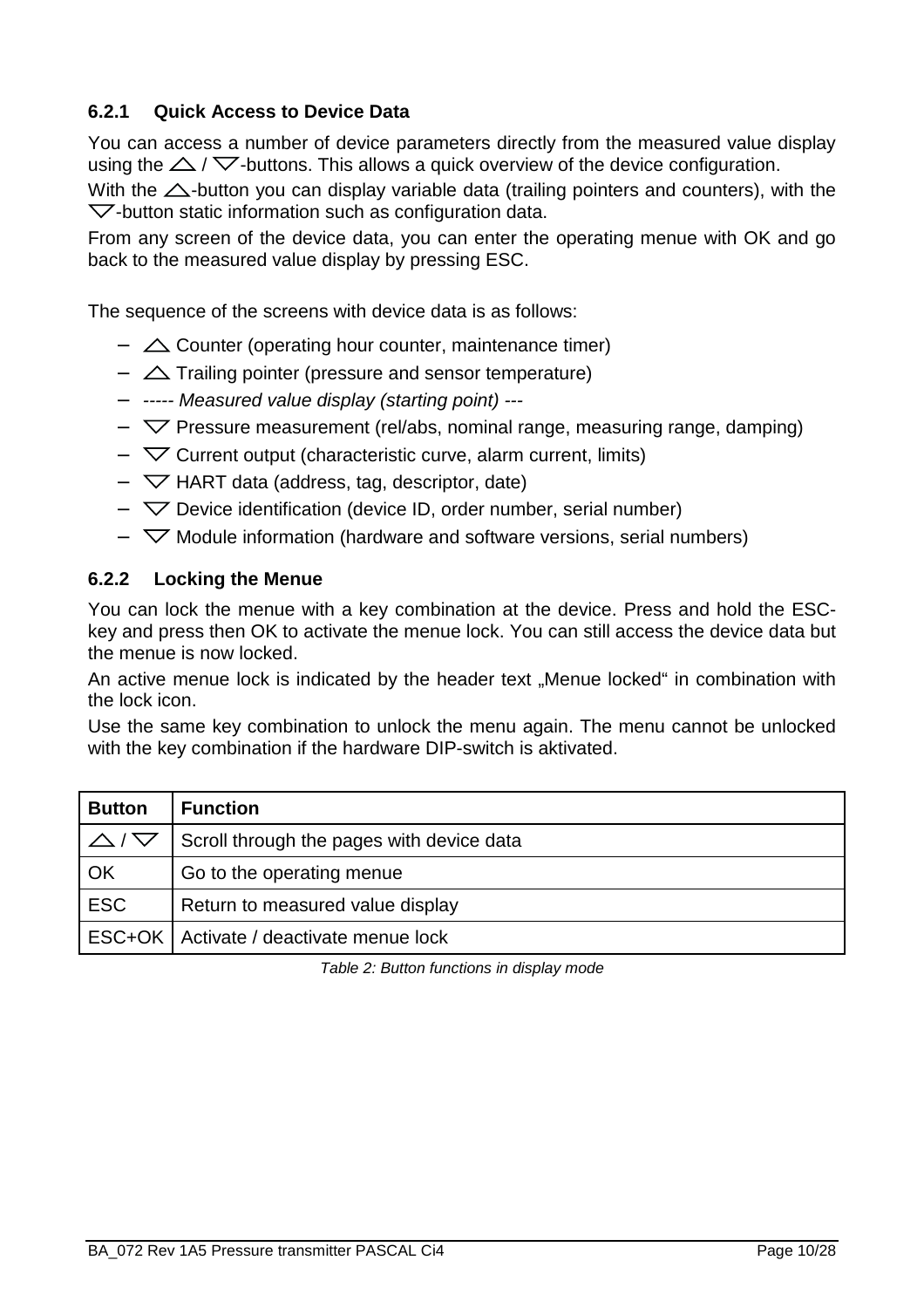## **6.2.3 Icons indicating device status**

In the top right corner of the display, depending on the device status an NE107-conform icon is displayed. The following icons are defined:

|    | Error/failure           | Critical error, alarm current is activated<br>The error description is indicated in the display. The<br>operating menue can still be opened. |
|----|-------------------------|----------------------------------------------------------------------------------------------------------------------------------------------|
| ◬  | Warning                 | Temperature or pressure limits are exceeded.                                                                                                 |
| 不业 | Saturation              | The output current has reached the pre-set upper or lower<br>current limit.                                                                  |
| የነ | <b>Function control</b> | The output current corresponds to the pressure or current<br>simulation, but not to the applied pressure value.                              |
|    | Maintenance             | The device indicates necessary maintenance due to<br>maintenance timer settings (see 6.4.7.2).                                               |
| Н  | Write protection        | The write protection of the device was activated via the<br>DIP switch or with the key combination in the display.                           |

Table 3: Icons for device state

The list of icons is sorted in descending priority. Only the icon with the highest priority is shown. The two most important icons for fault and/or warning are flashing when displayed.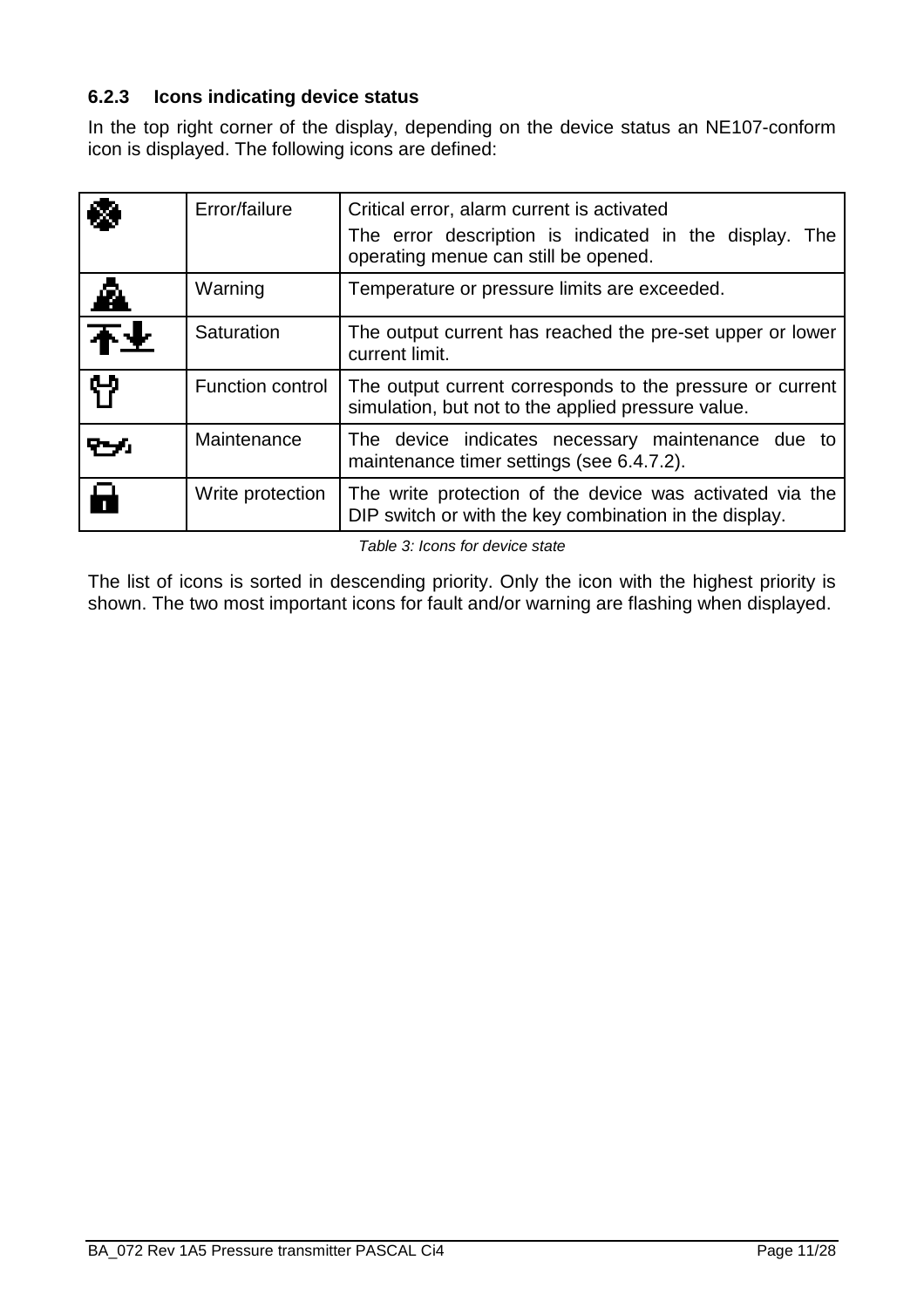# **6.2.4 Display layouts**

You can configure the layout of the measured value display as well as the displayed information individually. There are five different layouts available:

| <b>Designation</b> | Layout                                                  | <b>Description</b>                                                                                                                                   | <b>Example</b>                                                                     |
|--------------------|---------------------------------------------------------|------------------------------------------------------------------------------------------------------------------------------------------------------|------------------------------------------------------------------------------------|
| Five values        | 1st value<br>2nd value 3rd value<br>4th value 5th value | Under the main value, four additional<br>values are shown.                                                                                           | Value<br>1 23<br>bar<br>$T = 22.7^{\circ}C$<br>P= 44.69%<br>ID: ###<br>l= 11.150mA |
| Four values        | 1st value<br>2nd value 3rd value<br>4th value           | Under the main value, three additional<br>values are shown. One of these can use<br>the entire display width.                                        | Value<br>1 23<br>bar<br>$P = 44.69\%$ T= 22.7°C<br>ID: PASCAL CI4                  |
| Three values       | 1st value<br>2nd value<br>3rd value                     | Under the main value, two additional<br>values are shown. Both of them can use<br>the entire display width.                                          | Value<br>har<br>Pressure = $44.69\%$<br>Temperature = 22.7°C                       |
| Two values         | 1st value<br>2nd value                                  | Two values are shown in the same size,<br>one under the other.                                                                                       | Value<br>1.23<br>bar<br>%                                                          |
| Large display      | 1st value<br>unit<br>2nd value                          | <b>The</b><br>main<br>value is shown<br>at<br>the.<br>maximum size (best readability from a<br>distance). One additional value can also<br>be shown. | Value<br>bar<br>P= 44 69%                                                          |

Table 4: Display layouts

You can define what information shall be shown in the layout's placeholders.

You can select the 1st value (main value) from the following data:

- 1. Pressure with the selected unit
- 2. Pressure in per cent of the measuring range
- 3. Pressure in milliampere of the output signal
- 4. Sensor temperature

For all further values, you can additionally choose from the following data:

- − Device ID (see 6.4.10.1)
- − HART tag
- − HART descriptor

When information (such as the device ID) cannot be displayed in a short layout placeholder, "###" appears on the screen. Then select another layout or assign the value to a longer layout placeholder.

You can configure the display mode in the operating menue (see 6.4.4.3).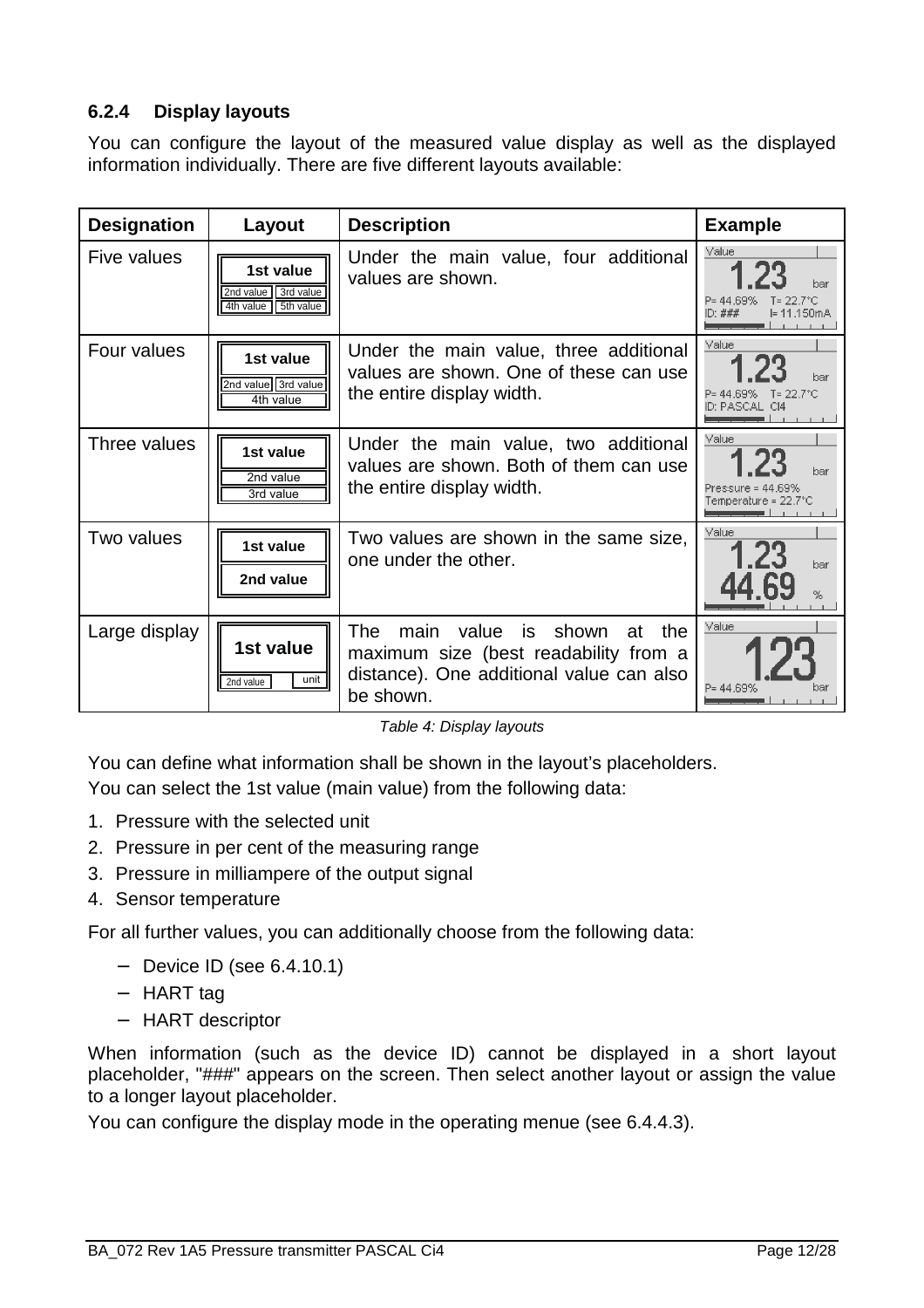## **6.3 Menue Mode / Operating Menue**

Press OK in the measured value display to go to the operating menue. Then the main menue appears in the display.

In the operating menue you can navigate in the menus by using the arrow buttons. The selected menue item is indicated by triangles on the left and right. The OK button selects the menue item or switches to the corresponding submenue. You can return to the higherlevel menue by pressing ESC. From the main menue, pressing ESC returns to the measured value display.

From every position in the operating menue, you can return to the measured value display by pressing and holding the ESC button (for at least one second).



Figure 9: The Operating menue

In long menus and selection lists, a scroll bar on the left side shows the position of the currently selected item.

Menue items that open a setting dialogue differ from submenus by three trailing points, e.g. "Lower range …" (setting dialogue) and "System" (submenue).

If no button is pressed in menue mode for five minutes, the device automatically returns to the display mode without saving any values.

| <b>Button</b>      | <b>Function</b>                                                              |
|--------------------|------------------------------------------------------------------------------|
|                    | Scroll up in the menue, increase value/position in list                      |
| $\bigtriangledown$ | Scroll down in the menue, decrease value/position in list                    |
| OK                 | Select menue, confirm value/list entry                                       |
| ESC                | Cancel the data entry or menue selection, return to the next higher<br>menue |
| ESC long           | Cancel menue mode, return to display mode                                    |

Table 5: Button functions in the operating menue

Numeric values and selection lists are handled differently, when entering parameters.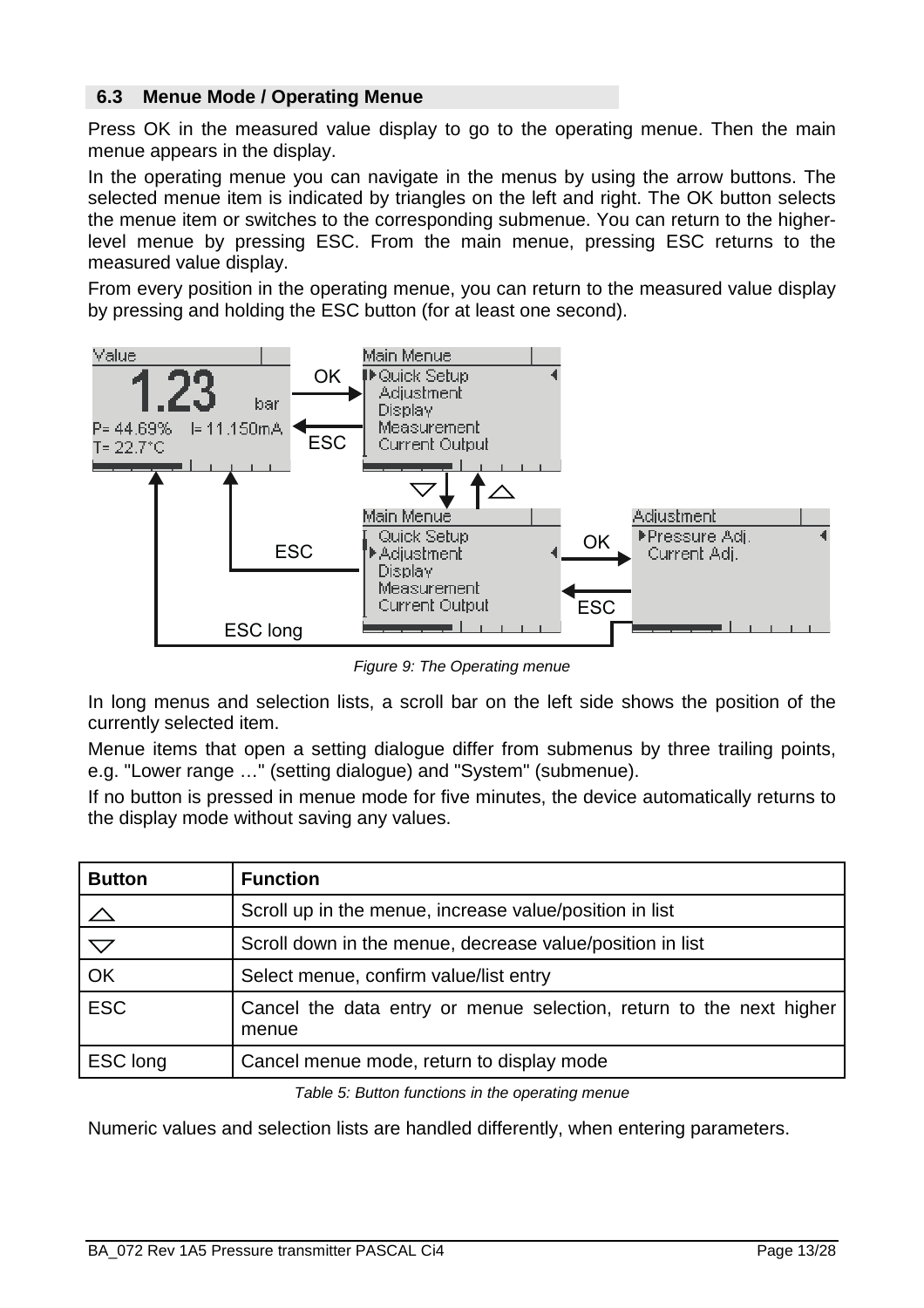# **6.3.1 Selection of a value from a selection list**

When opening a selection list, the currently set value is shown above the selection list. Up to three entries are shown at the same time. When the selection list is longer, a scroll bar on the left side of the display indicates the position of the selected item in the selection list.



Figure 10: Elements of a selection list

When you press the ESC button, you cancel the entry and go back to the menue entry. The selected value is not saved.

With the OK button, the selected value is saved. Saving the value is confirmed with an information window (see below) and the new value is shown above the selection list.

With ESC, you leave the selection list after saving. If you press and hold the ESC button, you go back to the display mode.



Figure 11: Procedure for value selection (e.g. conversion from mbar to bar)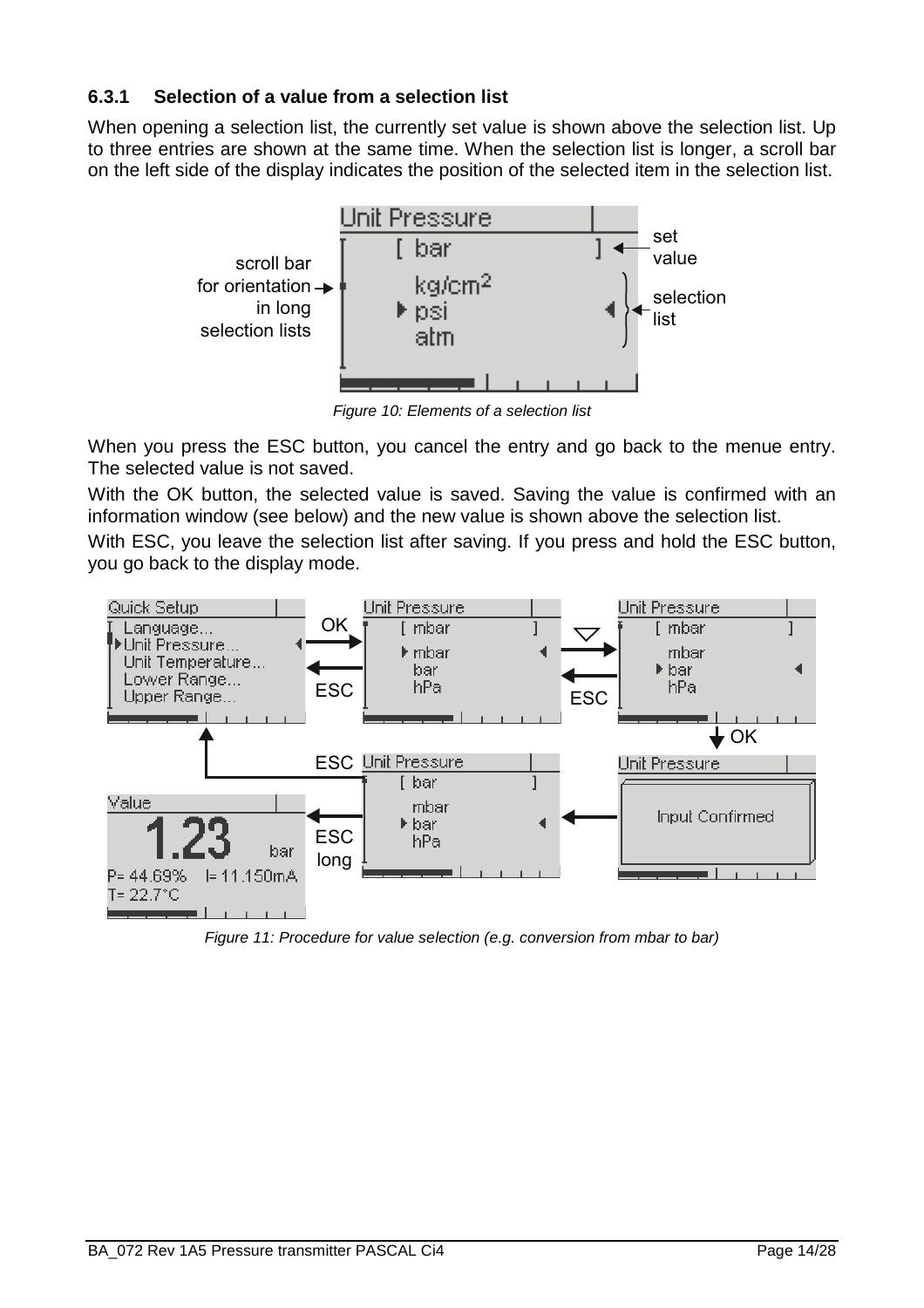# **6.3.2 Setting a numeric value**

When setting numeric values, the screen shows the following elements (from top to bottom):

- − Description of the parameter that can be set
- − Help text
- − Numeric value
- − Unit
- − Bargraph



Figure 12 Elements when setting a numeric value

After selecting a menue item for numerical entry (e.g. upper range value), at first the value is only displayed. The numeric value itself is shown in square brackets and its the unit below. Unused leading digits are marked with bottom lines. You need to press OK again to enter the edit mode.

Numeric values are entered digit by digit. First, always the leftmost digit is selected (visible with two triangles above and below the number). By pressing OK, you go to the next digit.

You change the selected digit by pressing the  $\triangle$  or  $\nabla$  button. The higher value digit is also increased or decreased when passing zero. For instance, you can easily go from 19 to 20 without having to edit two digits.

Lower value digits are not influenced, unless the parameter limit is reached. The value is then set to the parameter limit.

You can set negative numbers by reducing the leftmost digit below zero.

When you press the ESC button, you can cancel the entry at any time and return to the display of the set value. Any change of the value is not saved.

With the OK button you confirm the set digit value and jump to the next digit.

When you confirm the rightmost digit, the entire value is saved. You can save the new value from any digit by pressing and holding the OK button.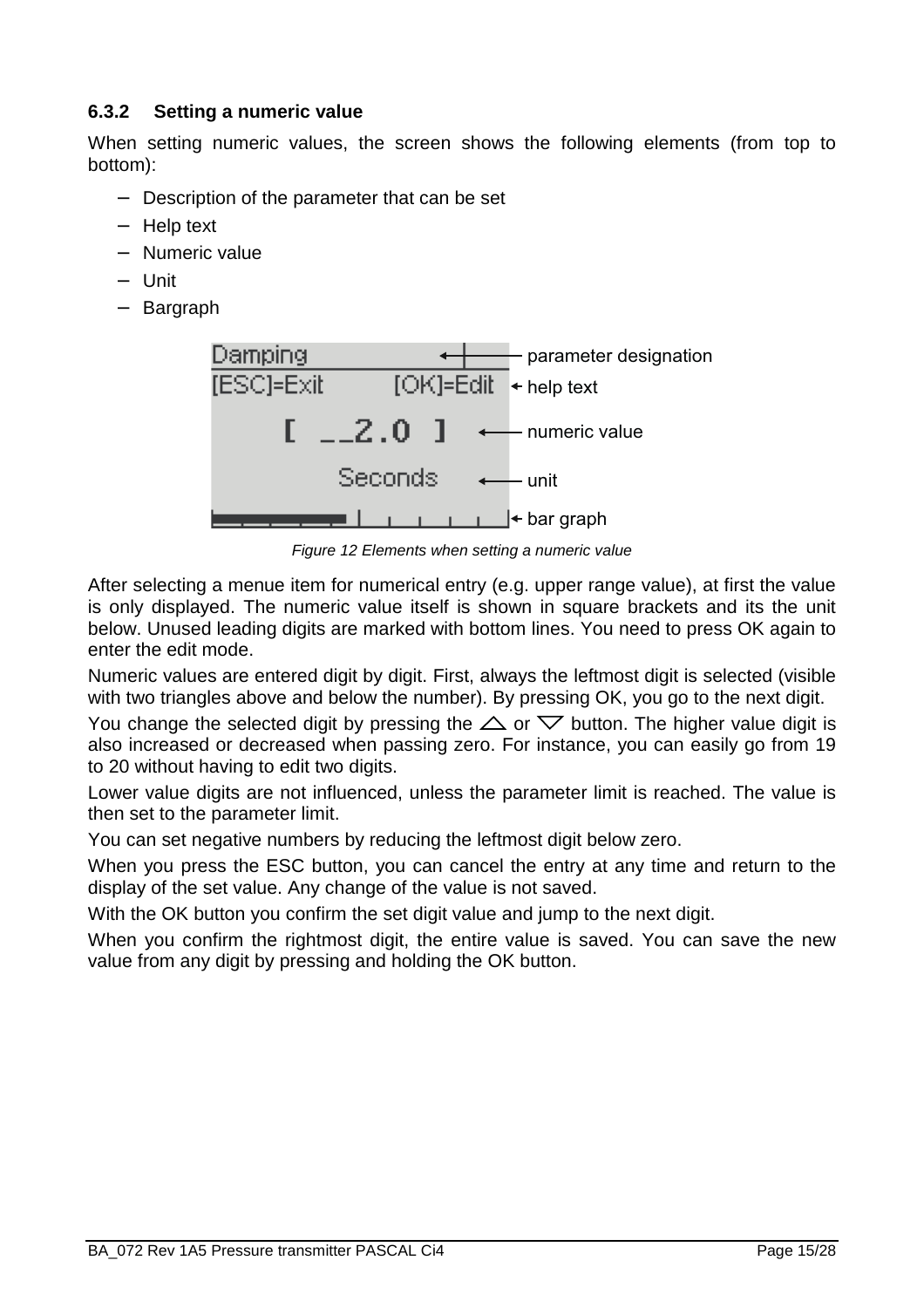

Figure 13: Procedure for number entry (e.g. changing from 4.0000 to 2.9000)

## **6.4 The Menue Tree**

In the following, the display and adjustment options are described by their position in the menue tree. An overview of the menue tree can be found on the last page of this document.

### **6.4.1 Main menue**

| <b>Menue entry</b> | <b>Description</b>                                                                |
|--------------------|-----------------------------------------------------------------------------------|
| Quick setup        | Selection of the most important settings                                          |
| Adjustment         | Adjustment functions for pressure measurement and current<br>output               |
| <b>Display</b>     | Functions for configuring the display                                             |
| Measurement        | Configuration of the pressure measurement                                         |
| Current output     | Configuration of the current output                                               |
| Diagnosis          | Diagnostic information such as trailing pointers, etc.                            |
| Simulation         | Simulation of pressure and current for function check of the<br>measurement chain |
| Communication      | Information and settings regarding HART communication                             |
| System             | Device data and function such as factory reset                                    |

The main menue has the following entries:

Table 6: The main menue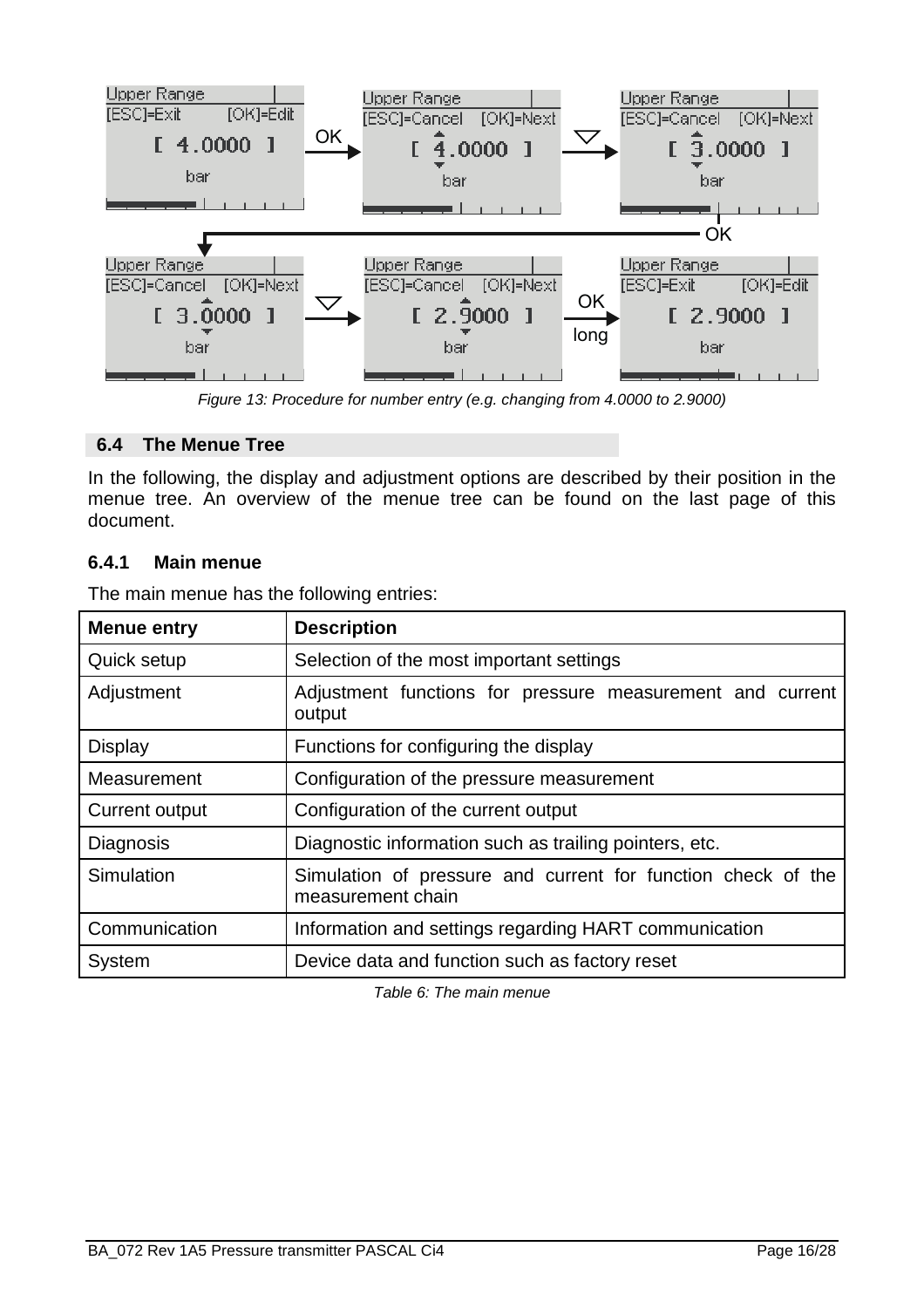# **6.4.2 "Quick Setup" menue**

In Quick Setup, basic configuration options are combined to make it possible to quickly configure key functions. All functions of the quick setup can also be found at another position in the menue tree.

| <b>Menue entry</b>       | <b>Description</b>                                                                                |
|--------------------------|---------------------------------------------------------------------------------------------------|
| Sprache/Language         | Select menue language (German or English)                                                         |
| <b>Unit Pressure</b>     | Select unit for measured pressure (see 6.4.4.1)                                                   |
| Unit Temperature         | Select unit for sensor temperature (see 6.4.4.2)                                                  |
| Lower Range Value        | Setting of the pressure value that should correspond to 4 mA<br>(start of range) (see $6.4.5.1$ ) |
| <b>Upper Range Value</b> | Setting of the pressure value that should correspond to 20 mA<br>(end of range) (see $6.4.5.1$ )  |
| Damping                  | Setting the damping of the output signal (see 6.4.5.2)                                            |
| Device ID                | Setting the device ID (see 6.4.10.1)                                                              |
| Config.-memory           | Configuration memory: reading, writing and status (see 6.4.10.3)                                  |

The following functions are available in the Quick Setup menue:

Table 7: "Quick Setup" menue

# **6.4.3 "Adjustment" menue**

The following functions are available for the pressure adjustment:

| <b>Menue entry</b>         | <b>Description</b>                                                                                   |
|----------------------------|------------------------------------------------------------------------------------------------------|
| <b>Zero Point</b>          | Set device at ambient pressure to zero (0 bar rel) (only for<br>devices measuring gauge pressure)    |
| <b>Position Correction</b> | Correct zero point error due to installation position (only for<br>devices measuring gauge pressure) |
| Lower Adjustment           | Offset correction with applied reference pressure                                                    |
| <b>Upper Adjustment</b>    | Span correction with applied reference pressure                                                      |

Table 8: "Pressure Adjustment" menue

### 6.4.3.1 Zero-point correction

The zero-point correction requires a non-pressurized pressure port e.g. during calibration in the lab. When executing this function the applied pressure will be interpreted as zero bar relative pressure.

The zero point correction results in an offset of the whole characteristic curve. Therefore it is a special case of the lower adjustment (see below).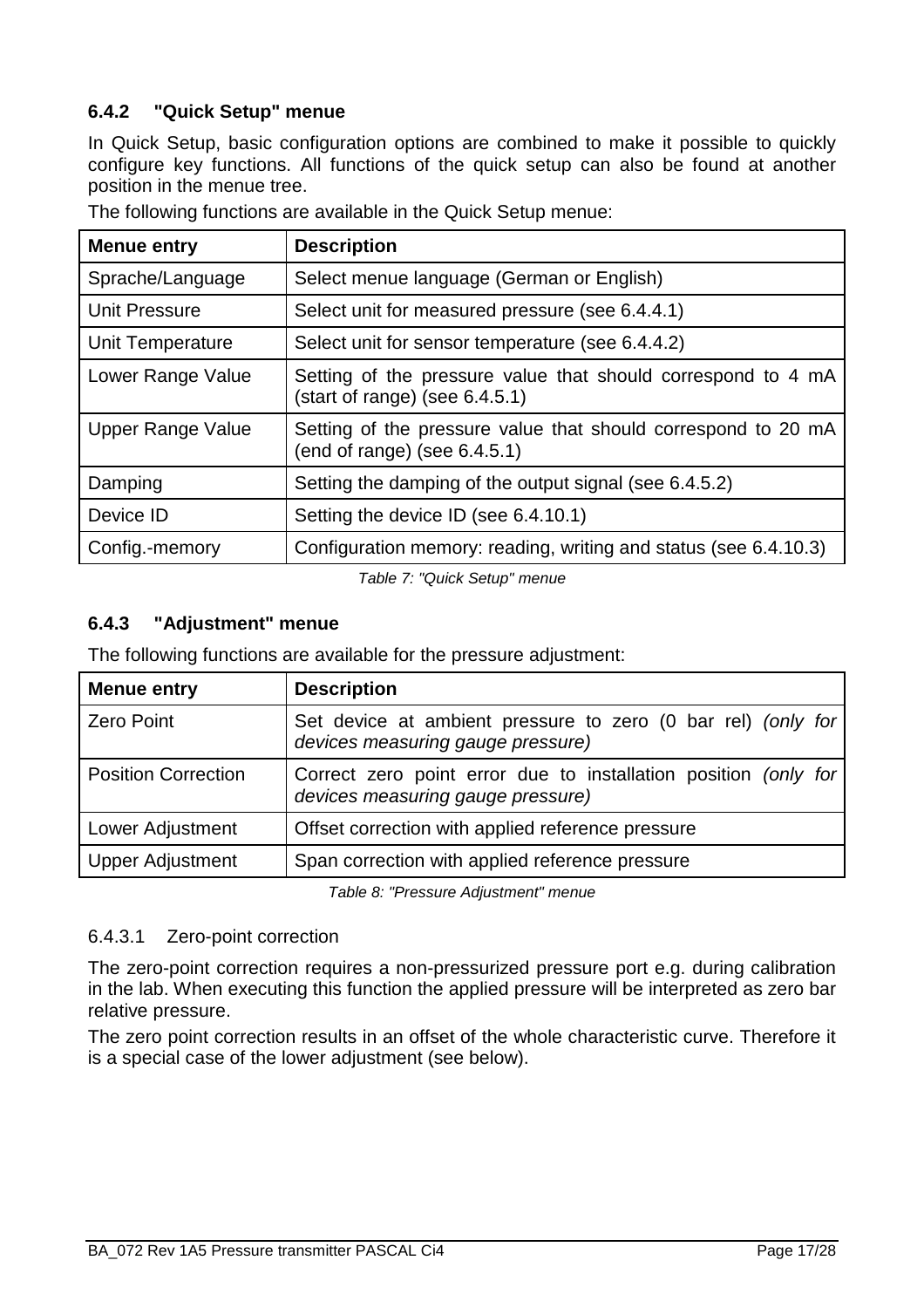## 6.4.3.2 Position correction

Using the function "Position Correction", you can correct the offset error due to the installation position independent of the zero-point offset.

| Menue entry      | <b>Description</b>                         |
|------------------|--------------------------------------------|
| Pos.Corr. On/Off | Activate/deactivate position correction    |
| Set Pos. Corr.   | Correct position error at ambient pressure |
|                  |                                            |

In the corresponding submenue, you will find the following entries:

Table 9: "Position Correction" submenue

When you set the position correction, it will be activated automatically. You can deactivate the position correction, for instance for a subsequent calibration to check the zero point independently from the installation position.

### 6.4.3.3 Upper and lower adjustment

The lower adjustment results in an offset of the characteristic curve. It thus affects zero and span of the measuring range.

The upper adjustment changes the slope of the characteristic curve by correcting the span of the measuring range.

Execute the lower adjustment prior to the upper adjustment for a correct full adjustment.



Figure 14: Effect of the upper and lower adjustment on the characteristic curve

You can perform the upper and lower adjustment at any reference pressure level. For instance, you can perform the lower adjustment of a -1…4 bar device at -900 mbar rel. The reference pressure level for the upper offset can also be freely chosen. For an exact adjustment, however, it should be as close to the upper range value as possible.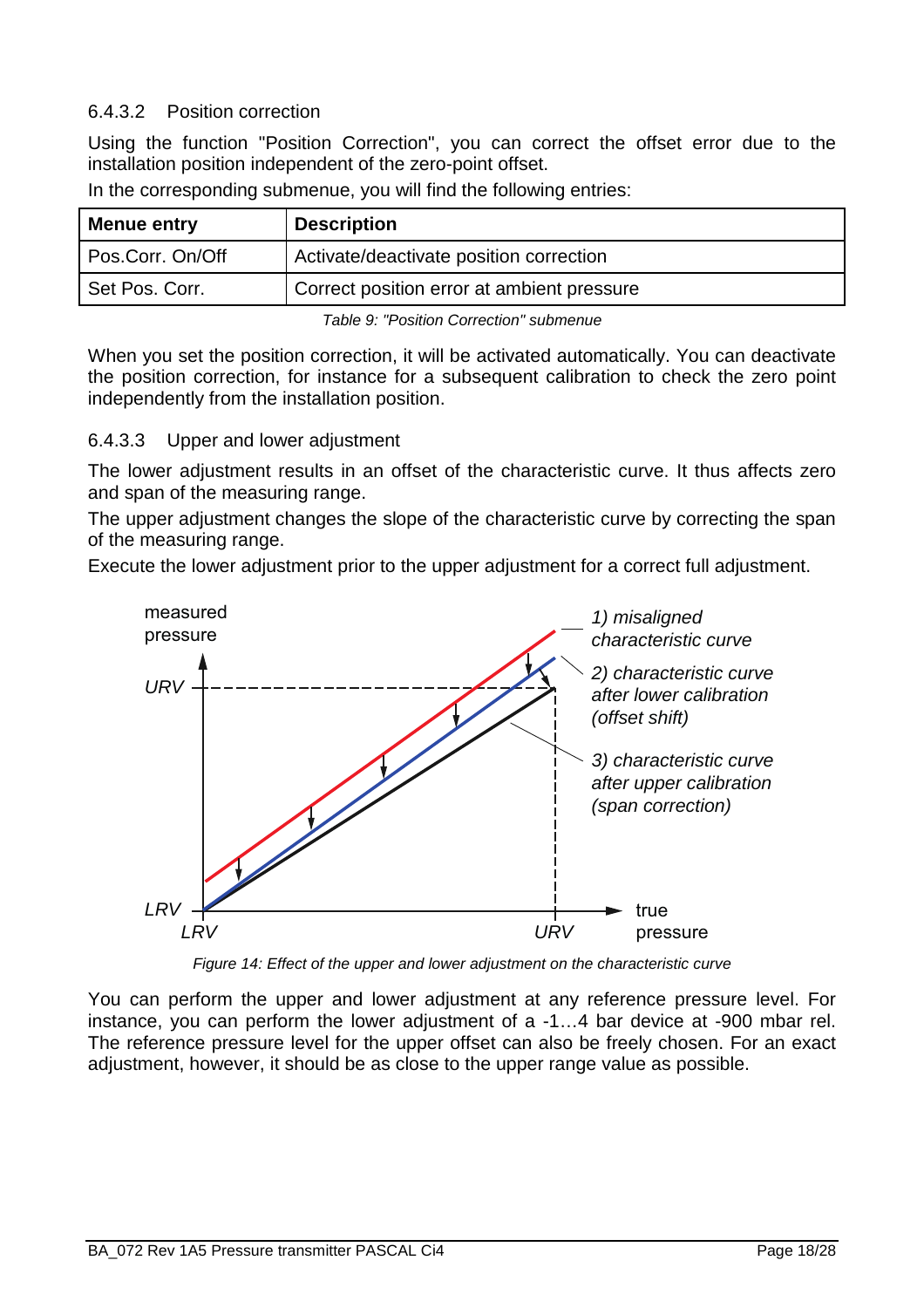# 6.4.3.4 Current adjustment

You can use the current adjustment, if the reading at the end of the measurement chain does not correspond to the measured pressure. With this function you can compensate deviations in the output stage as well as the downstream measurement chain.

Proceed as follows (example for 4 mA):

- − Select function "Current adjustment" –> "4mA"
- − Use "OK" to activate constant current mode (4 mA). CAUTION! The output current value now no longer corresponds with the measured pressure! This is indicated by the icon "Function check" (see 6.2.3)
- − Read the displayed current value at the end of the measurement chain.
- − Enter this current value (e.g. 3.996) at the device. The device now corrects the current output so that 4 mA are shown at the end of the measurement chain.

When leaving the function, the constant current mode is disabled and the current value corresponds again to the measured pressure.

# **6.4.4 "Display" menue**

In the "Display" menue, you find all the settings that affect the display on the screen.

| <b>Menue entry</b>   | <b>Description</b>                                              |
|----------------------|-----------------------------------------------------------------|
| Language             | Select menue language (German or English)                       |
| <b>Unit Pressure</b> | Select unit for measured pressure                               |
| Unit Temperature     | Select unit for sensor temperature                              |
| <b>Display Mode</b>  | Configuration of the display layout and content (see 6.2.4)     |
| Decimal point        | Selection of the decimal places by specifying the decimal point |
| <b>Backlight</b>     | Switch backlight on/off                                         |

Table 10: "Display" menue

# 6.4.4.1 "Unit Pressure" submenue

The unit in which the measured pressure is to be shown can be selected from the following list:

| <b>Unit</b>        | <b>Description</b>                                                              |
|--------------------|---------------------------------------------------------------------------------|
| mbar               | Millibar (1 mbar = $0.001$ bar)                                                 |
| bar                | Bar (1 bar = 1000 mbar = $10^5$ Pa)                                             |
| Pa                 | Pascal (1 Pa = 1 kg/( $m$ *s <sup>2</sup> ) = 10 <sup>-5</sup> bar = 0.01 mbar) |
| hPa                | Hectopascal (1 hPa = $100$ Pa = $1$ mbar)                                       |
| kPa                | Kilopascal (1 kPa = $1,000$ Pa = $10$ mbar)                                     |
| MPa                | Megapascal (1 MPa = 1,000,000 Pa = 10 bar)                                      |
| g/cm <sup>2</sup>  | Gram per square centimetre (1 $g/cm^2$ = 0.981 mbar)                            |
| kg/cm <sup>2</sup> | Kilogram per square centimetre (1 kg/cm <sup>2</sup> = 0.981 bar)               |
| psi                | Pound force per square inch $(1 \text{ psi} = 68.9 \text{ mbar})$               |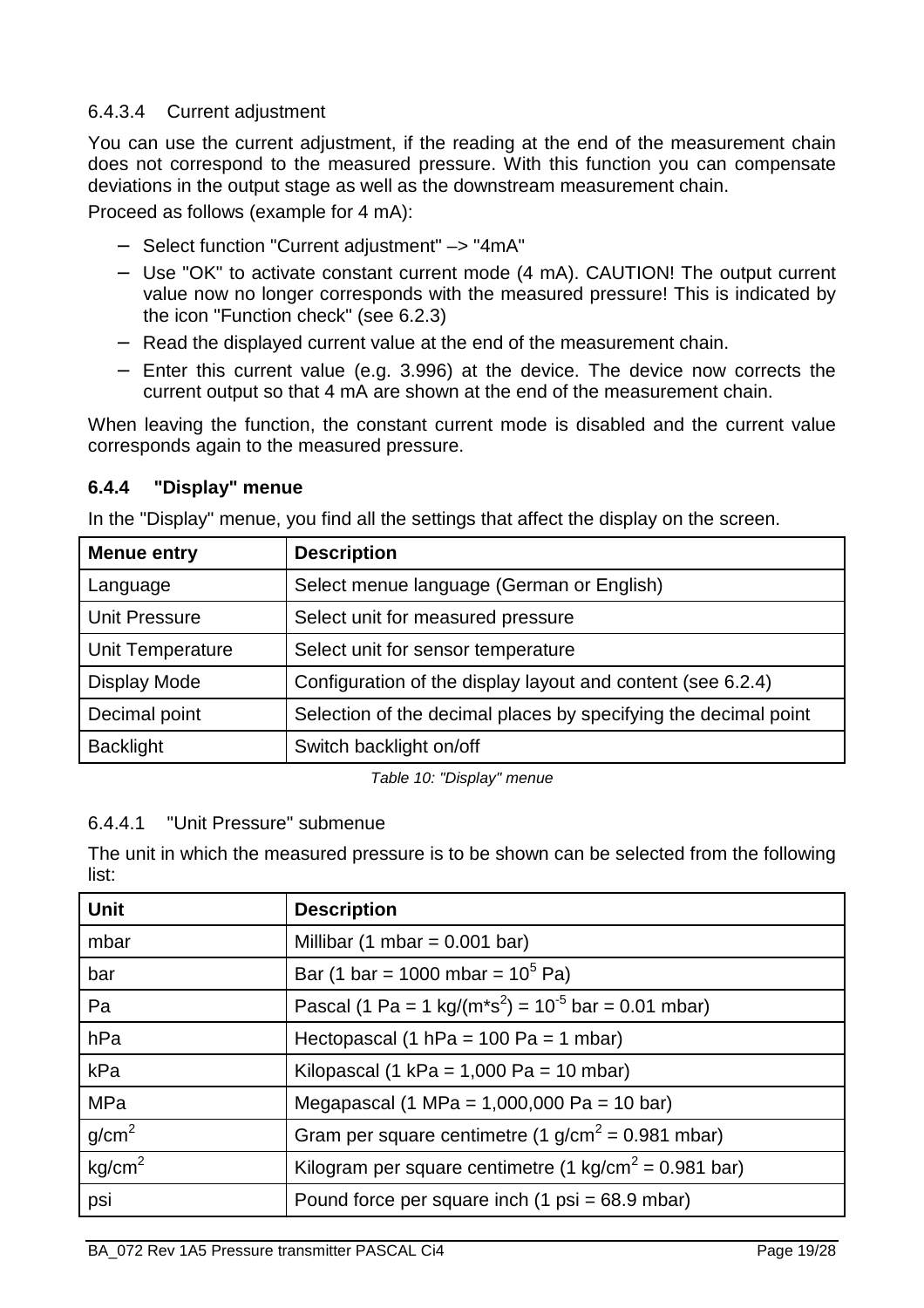| <b>Unit</b>        | <b>Description</b>                                           |
|--------------------|--------------------------------------------------------------|
| atm                | Atmospheric pressure (1 atm = 1013 mbar)                     |
| mmH <sub>2</sub> O | Millimetre water column (1 mmH <sub>2</sub> O = 0.0981 mbar) |
| mH <sub>2</sub> O  | Metre water column (1 mH <sub>2</sub> O = 98.1 mbar)         |
| inH <sub>2</sub> O | Inch water column (1 in $H_2O = 2.49$ mbar)                  |
| ft $H_2O$          | Foot water column (1 ftH <sub>2</sub> O = 29.84 mbar)        |
| torr               | Torr (1 Torr = 1 mmHg = $1.33$ mbar)                         |
| mmHg               | Millimetre mercury column (1 mmHg = $1.33$ mbar)             |
| inHg               | Inch mercury column $(1 \in ] 499 = 33.86$ mbar)             |

Table 11: Possible units for pressure

The shown conversions are only meant for your orientation. The device uses conversion values with ten decimal places.

Please note that units can only be selected for nominal ranges that the device can display. For instance, the unit Pascal is hidden for nominal ranges above 1 bar.

The unit selection in this submenue only affects the display on the screen. Communication via HART is performed using the unit set in the HART driver.

# 6.4.4.2 "Unit Temperature" submenue

The unit in which the sensor temperature is to be shown can be selected from the following list:

| <b>Unit</b>        | <b>Description</b>                                                            |
|--------------------|-------------------------------------------------------------------------------|
| °C                 | Degree Celsius                                                                |
| $\circ \mathsf{F}$ | Degree Fahrenheit ( $T_{\text{Fahrenheit}} = T_{\text{Celsius}} * 1.8 + 32$ ) |
| °R                 | Degree Rankine ( $T_{Rankine} = T_{Kelvin}^*1.8$ )                            |
|                    | Kelvin ( $T_{\text{Kelvin}} = T_{\text{Celsius}} + 273.15$ )                  |

Table 12: Possible units for temperature

# 6.4.4.3 "Display Mode" submenue

In the "Display Mode" submenue, you configure the representation of the measured values and additional information on the display.

With the menue item "Screen Layout" you configure the information that is displayed and its layout. Up to five values can be displayed at the same time. In the additional menue entries "1st value" to "5th value" you define the contents of the placeholders in the layout.

The various layouts as well as the possible content of the values are described in Chapter 6.2.4.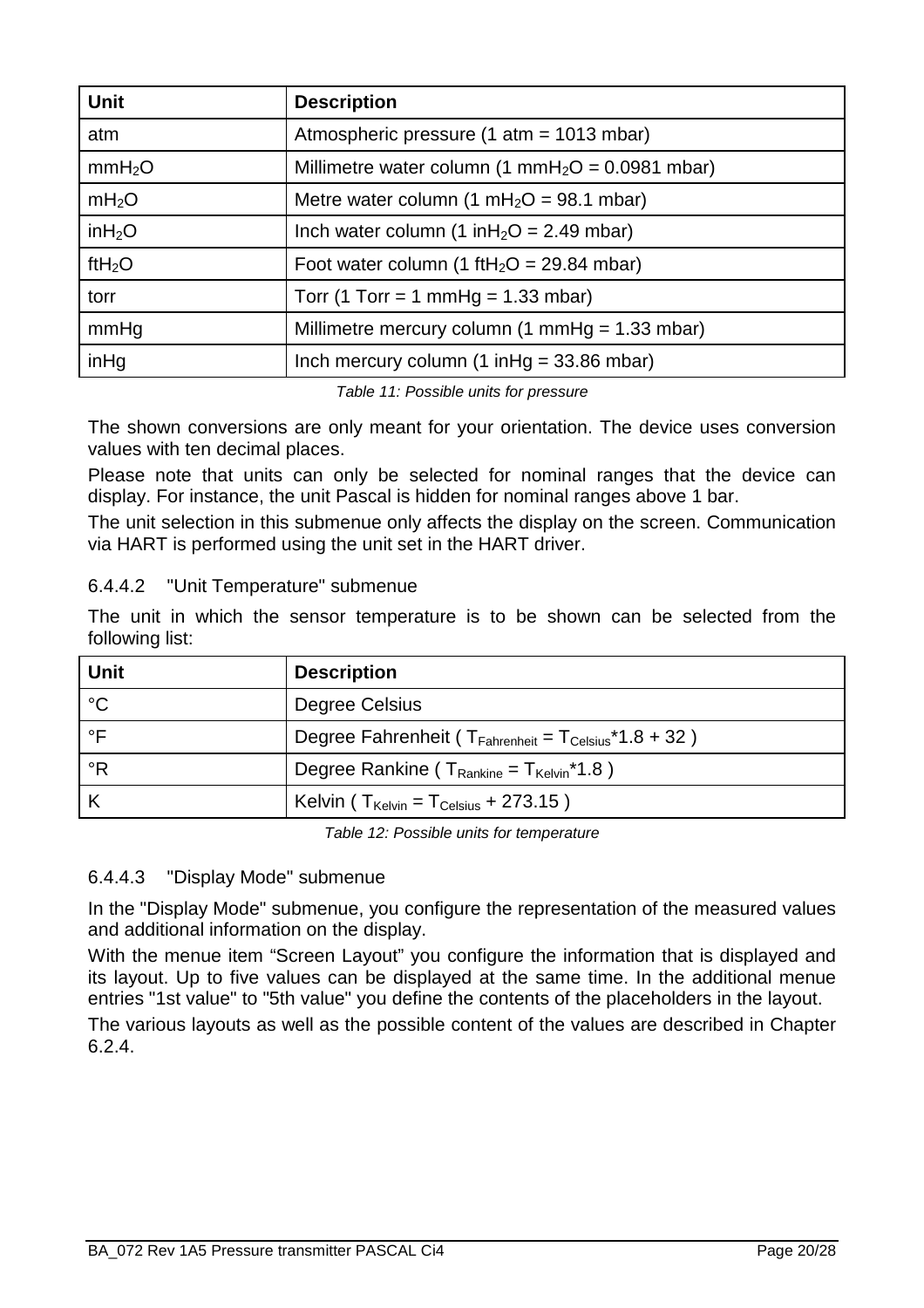## **6.4.5 "Measurement" menue**

| <b>Menue entry</b>       | <b>Description</b>                                                              |
|--------------------------|---------------------------------------------------------------------------------|
| Lower Range Value        | Setting of the pressure value that shall correspond to 4 mA (start<br>of range) |
| <b>Upper Range Value</b> | Setting of the pressure value that shall correspond to 20 mA (end<br>of range)  |
| Damping                  | Setting the damping of the output signal                                        |
| Measuring rate           | Setting of the measuring rate (20 or 100 Hz)                                    |

In the "Measurement" menue, you configure the pressure measurement.

Table 13: "Measurement" menue

## 6.4.5.1 Setting the measurement range

You can freely set the lower and upper range value within the nominal range of the device, as long as the set range is not smaller than 1% of the nominal range (turndown 100:1). Please note that when the turndown is increased, the measurement error also increases. If you use a very small range you must therefore accept a significant measurement error. We recommended a maximum turndown of 10:1.

The lower range value must be below the upper range value. For an inverse characteristic curve, select the setting "inverse" under "Current output" -> "Output Function" (see 6.4.6).

# 6.4.5.2 Setting the damping

Using an adjustable damping you can eliminate fast pressure changes or peaks from having direct influence to the output signal. The set value in seconds corresponds to the time constant  $\tau$  of an exponential rise. After a suddon pressure change, it takes the damping time to reach 63.2% of the actual pressure at the output. After the damping time has elapsed three times, 95% of the pressure is reached.



Figure 15: Damping effect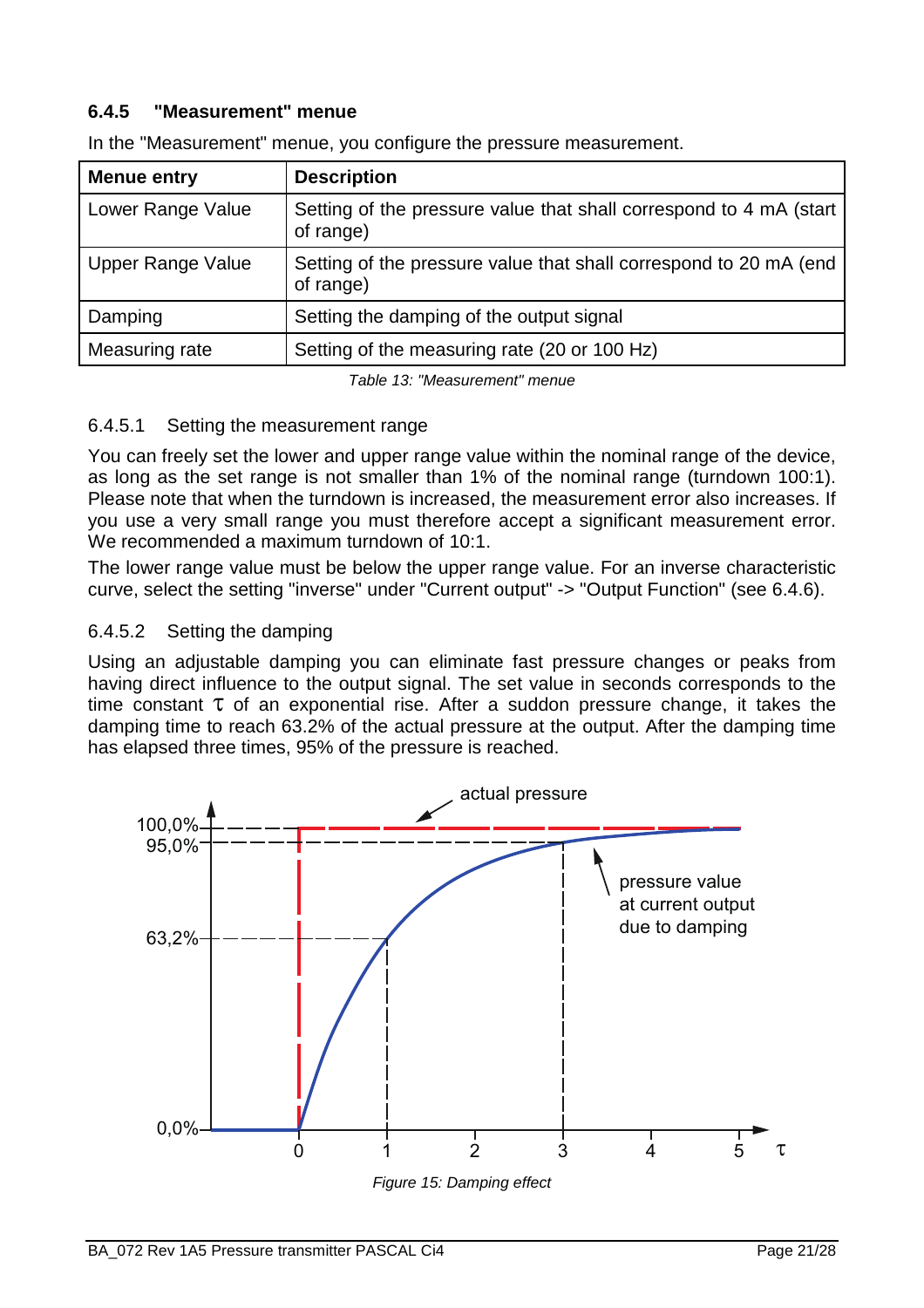The damping affects the current output as well as the displayed pressure value.

# 6.4.5.3 Setting of the measuring rate

When shipped, the transmitter is set to a measuring rate of 20 Hz, i.e. 20 times per second the pressure is measured and the current is calculated and imprinted in the current loop. When a particularly fast measuring rate is required, for instance to detect pressure peaks, you can increase the measuring rate to 100 Hz. This can lead to the following restrictions:

- − Communication via HART can be disturbed by fast pressure changes.
- − The measuring signal can be noisier.

For this reason, you should only increase the measuring rate to 100 Hz if necessary for the application.

# **6.4.6 "Current Output" menue**

In the "Current Output" menue, you configure all aspects of the current loop.

| <b>Menue entry</b>  | <b>Description</b>                                                |
|---------------------|-------------------------------------------------------------------|
| Output function     | Setting the output function (linear, inverse, square root, table) |
| Table               | Specifying the interpolation points for the table function        |
| Alarm current       | Selection of the alarm current: High (>21 mA) or low (<3.6 mA)    |
| Lower current limit | Limit of the lower output current (3.84.0 mA)                     |
| Upper current limit | Limit of the upper output current (2021 mA)                       |
|                     |                                                                   |

Table 14: "Current Output" menue

Independent from the setting of the upper and lower current limit, the set measuring range always corresponds to a current range of 4..20 mA.

# 6.4.6.1 Configuration of the table function

With the table function you can realise any output function. E.g. you can convert the fill height to the fill quantity depending on the tank shape. You can use up to 64 interpolation points for this purpose.

| Menue entry             | <b>Description</b>                                                                                                                 |
|-------------------------|------------------------------------------------------------------------------------------------------------------------------------|
| <b>Number of Points</b> | Number of interpolation points                                                                                                     |
| Table values            | Combination of pressure in per cent and corresponding current<br>value that are used as interpolation points of the table function |

Table 15: "Output Table" submenue

You can only edit the table points when the table function is not active. You may need to set the output function to "linear", for instance (see above) before editing table points.

The table points must be sorted according to ascending pressure. For instance, the 20% point may not be before the 10% point. Otherwise you cannot activate the table function.

If the first table point is set above 0%, the output of the actual current will not change before the pre-set value of the first table point is reached. Until then, only the value of the first table point will be output. If, for instance, the first table point is set to 10% and 5 mA, the device outputs 5 mA from 0-10% of the set measuring range. The same applies when the last table point is not at 100%.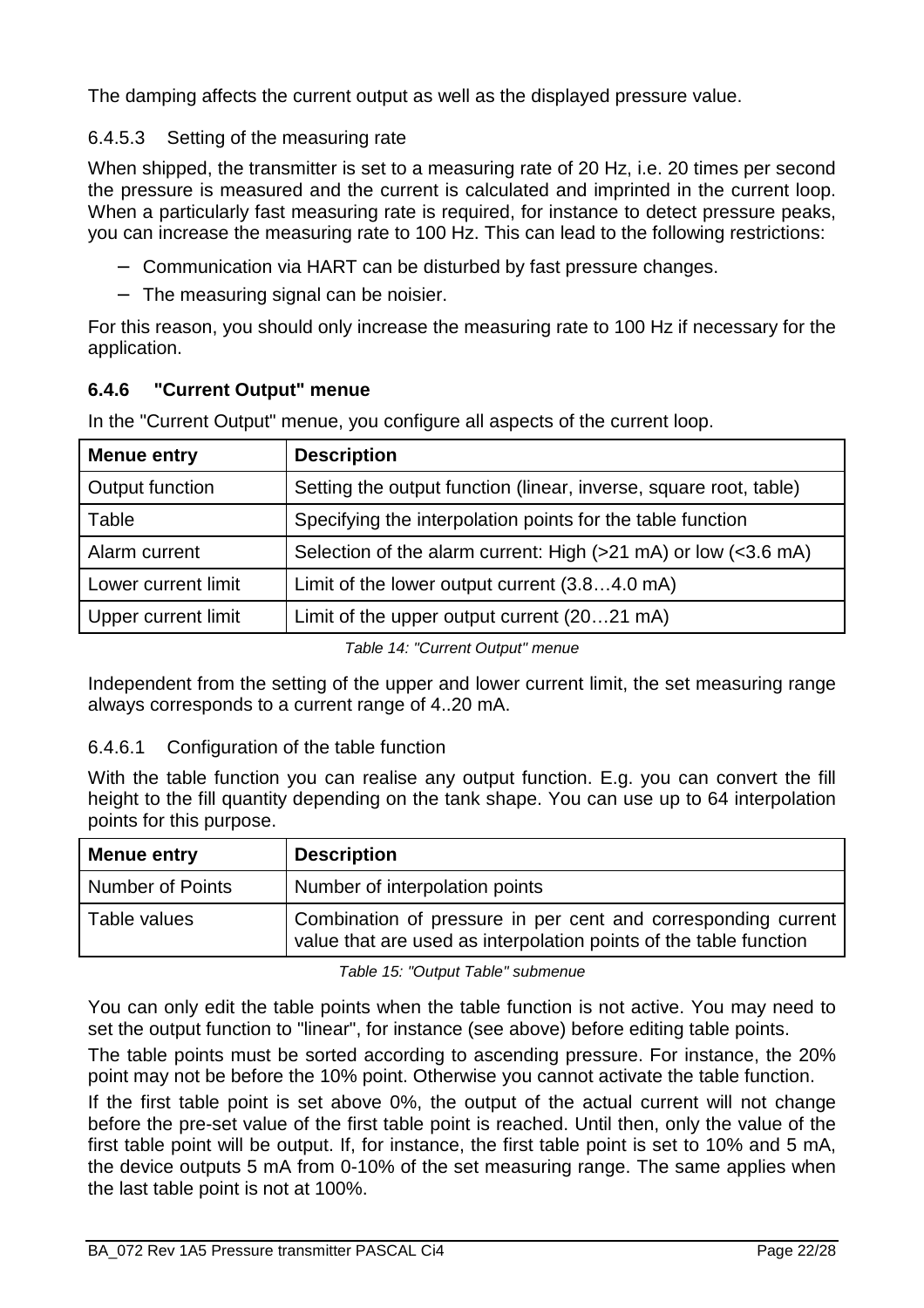With the  $\triangle$  and  $\nabla$  buttons, you can scroll through the table points and look at the combinations of pressure in per cent and current in mA. With OK, you switch to the edit mode for the displayed table point. Now enter the first per cent value and then the current value. When you confirm the current value, you return to the display of the table point you just edited.



Figure 16: Changing a table point

# 6.4.6.2 Upper and lower current limit

In the standard setting, the current output is limited at 3.8 and 20.5 mA, meaning a further drop or rise in the pressure does not change the current. You can freely select these current limits for the lower limit between 3.8 and 4 mA and for the upper limit between 20 and 21 mA.

# **6.4.7 "Diagnosis" menue**

In this menue you can view and configure various diagnostic information. The following diagnostic functions are available:

| <b>Menue entry</b>       | <b>Description</b>                                                 |
|--------------------------|--------------------------------------------------------------------|
| Counter                  | Display of operating hour counter and maintenance timer            |
| Min/max Pressure         | Display and reset of trailing pointer for the pressure measurement |
| Min/max Temp             | Display and reset of trailing pointer for the sensor temperature   |
| <b>Last Error</b>        | Display and reset of the last critical error                       |
| <b>Self Test</b>         | Self test of the device like after applying the power supply       |
| <b>Maintenance Timer</b> | Management of maintenance intervals                                |

Table 16: "Diagnosis" menue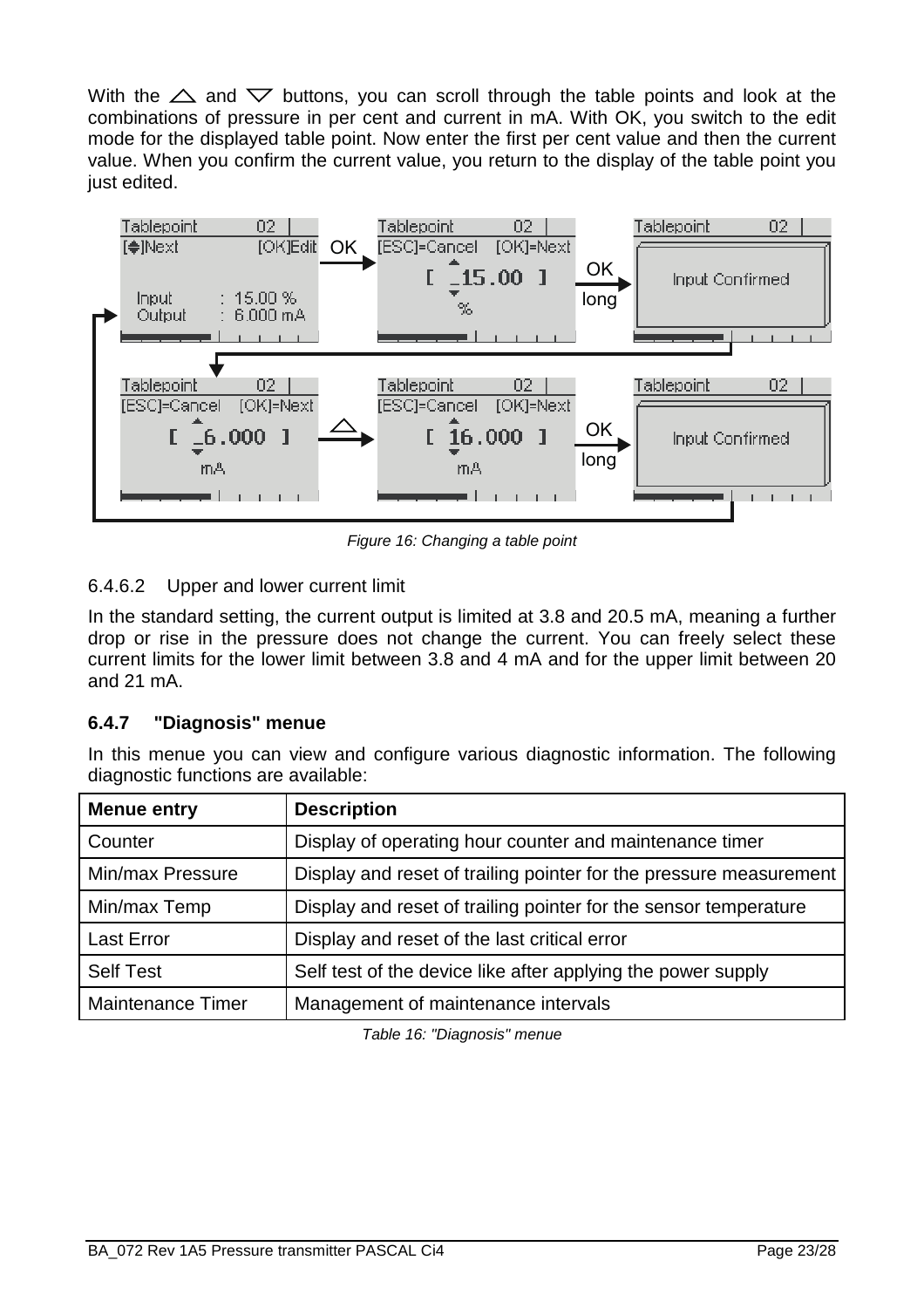## 6.4.7.1 The trailing pointers

The trailing pointers save the maximum and minimum measured pressure and temperature levels until they are reset by the user. The menue item that shows the trailing pointer, can also be used to reset it. The trailing pointers are also accessible directly from the measured value display in the device data (see 6.2.1).



Figure 17: Display and resetting of the trailing pointer for pressure

# 6.4.7.2 The maintenance timer

Using the maintenance timer, the device can signal the need for maintenance after a freely selectable number of operating hours. The timer counts down from the start value. Maintenance need is indicated by an icon in the display (see 6.2.3) and, if necessary, the HART protocol.

When the maintenance timer has expired, the counter continues into the minus range thus the degree to which the interval has been exceeded is also visible.

| Menue entry  | <b>Description</b>                            |
|--------------|-----------------------------------------------|
| <b>State</b> | Displaying and stopping the maintenance timer |
| Set Interval | Setting and starting the maintenance timer    |

Table 17: "Maintenance timer" submenue

### **6.4.8 "Simulation" menue**

In the "Simulation" menue, you can simulate the pressure as well as the current to test the subsequent measuring chain.

| Menue entry               | <b>Description</b>             |
|---------------------------|--------------------------------|
| <b>Current simulation</b> | Setting a fixed current value  |
| Pressure simulation       | Setting a fixed pressure value |

Table 18: "Simulation" menue

The current simulation influences only the current output. The pressure simulation takes all settings into consideration, including the damping and an active table function.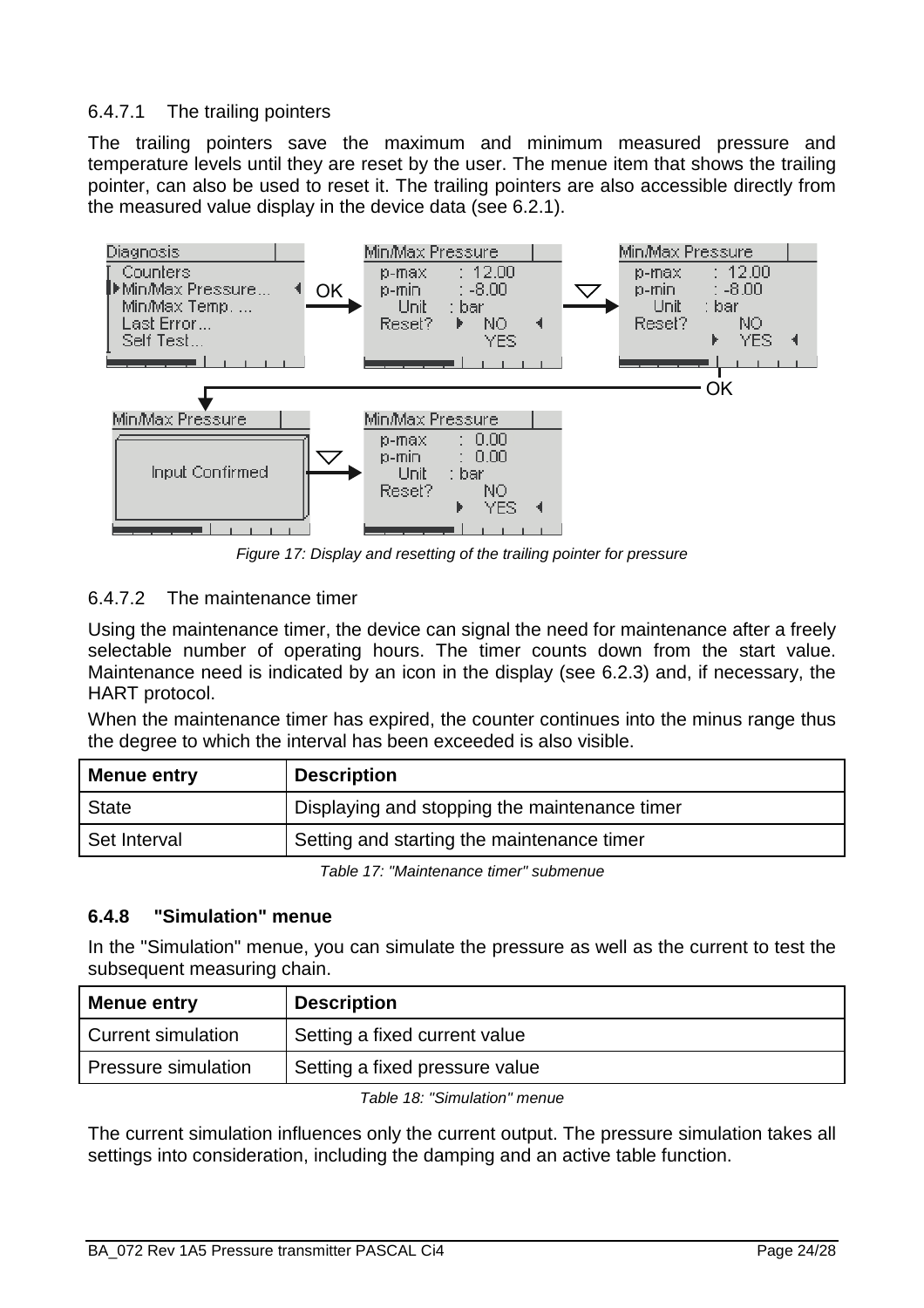## **6.4.9 "Communication" menue**

| Menue entry         | <b>Description</b>                                                       |
|---------------------|--------------------------------------------------------------------------|
| <b>HART</b> address | Setting the HART address for device identification in multi-drop<br>mode |
| Current mode        | Setting the current mode (proportional/constant)                         |
| <b>HART</b> data    | Display of HART information (HART tag, HART descriptor, etc.)            |
| Send-preambles      | of the number of send-preambles for HART<br>Setting<br>communication     |

In the "Communication" menue the settings for the HART communication are summarised.

Table 19: "Communication" menue

#### 6.4.9.1 HART address

This address corresponds with the short address which is used for the HART-Communication. It can be set within a range of 0 to 63. Please note, that setting the short address between 1 and 63 will not automatically activate the constant current mode. This must be done under the menue "Current mode" (see 6.4.9.2).

#### 6.4.9.2 Current mode

The current mode determines whether the output current of the device is set to respond proportionally to the pressure (selection "proportional") or whether it should remain constant at 4 mA (selection "constant"). When the current mode "constant" is in use the measurement value can only be read using HART (e.g. for HART-multidrop-operation).

### **6.4.10 "System" menue**

In the "System" menue, device-relevant functions are summarised.

| <b>Menue entry</b> | <b>Description</b>                                                 |
|--------------------|--------------------------------------------------------------------|
| Device ID          | Setting the device ID (e.g. to display a free-text in the display) |
| Device data        | Display of device data (such as from measured value display)       |
| Factory data reset | Reset to factory settings                                          |
| Restart            | Restarting the device (such as after a power outage)               |
| Config.-memory     | Configuration memory: reading, writing and status                  |

Table 20: "System" menue

### 6.4.10.1 Device ID

Using the device ID, you can show a custom text in the display if you configure the display mode accordingly (see 6.2.4). For instance, you can show the tag number continuously in the display.

The device ID can be up to 16 characters long and consist of numbers, empty spaces, capital letters and special characters.

For the selection, the characters are arranged in the order shown below. From the end of the list (special character "@"), you are automatically guided back to the start (number "0").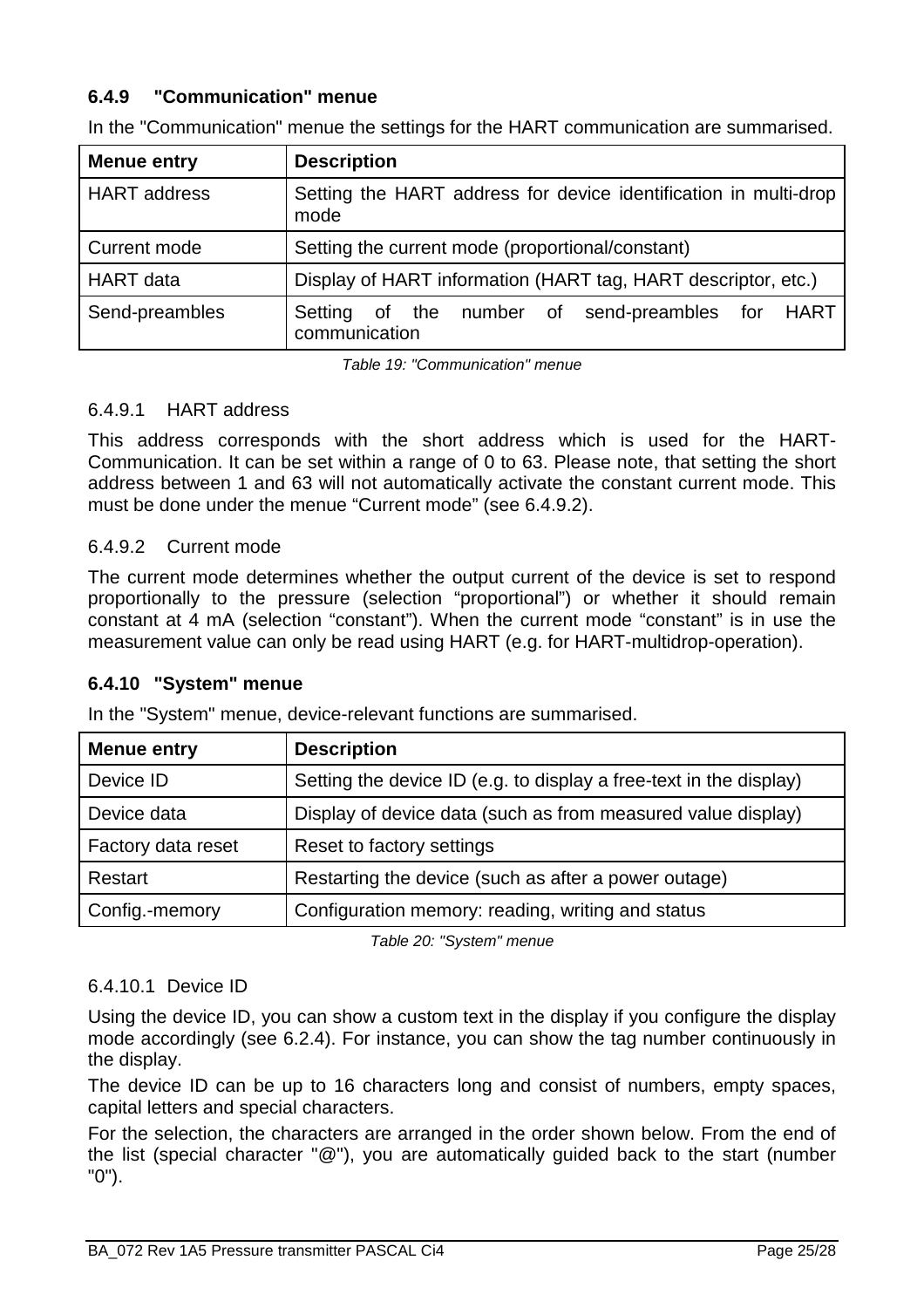#### Character set:

#### 0123456789 ABCDEFGHIJKLMNOPQRSTUVWXYZ[\]^\_!"#\$%&'()\*+,-./:;<=>?@

#### 6.4.10.2 Factory reset

When carrying out a factory reset, all parameters are set to the state at the time of delivery. This also includes the pressure and current adjustment. Exceptions are the following operational parameters: "trailing pointers", "change counter" and "operation hours".

#### 6.4.10.3 Configuration memory

Starting with software version 1.2.0 of the display module you can store all device parameters in the configuration memory of the display module. You can transfer the data back to the device or to another device. Transferring a configuration to another device requires a compatible target device. The same nominal range is not necessary. It is sufficient if the measuring range of the stored configuration is equal or smaller than the nominal range of the target device.

The configuration memory contains the parameter setting of the device at the time of storage. If you change a device parameter afterwards, the stored configuration will not be updated automatically.

The status screen of the configuration memory contains the following information:

- Available YES: the display module contains a stored configuration NO: no stored configuration
- Source this device: the stored configuration originates from the connected device Serial#: the stored configuration originates from the device with the listed serial number.
- Up-to-date YES: The device configuration has not been changed since the parameter set has been stored in the display module NO: The device configuration has been changed

The transfer of a configuration takes approx. 25 seconds. If you use a table function with many support points the transfer can take up to 50 seconds.